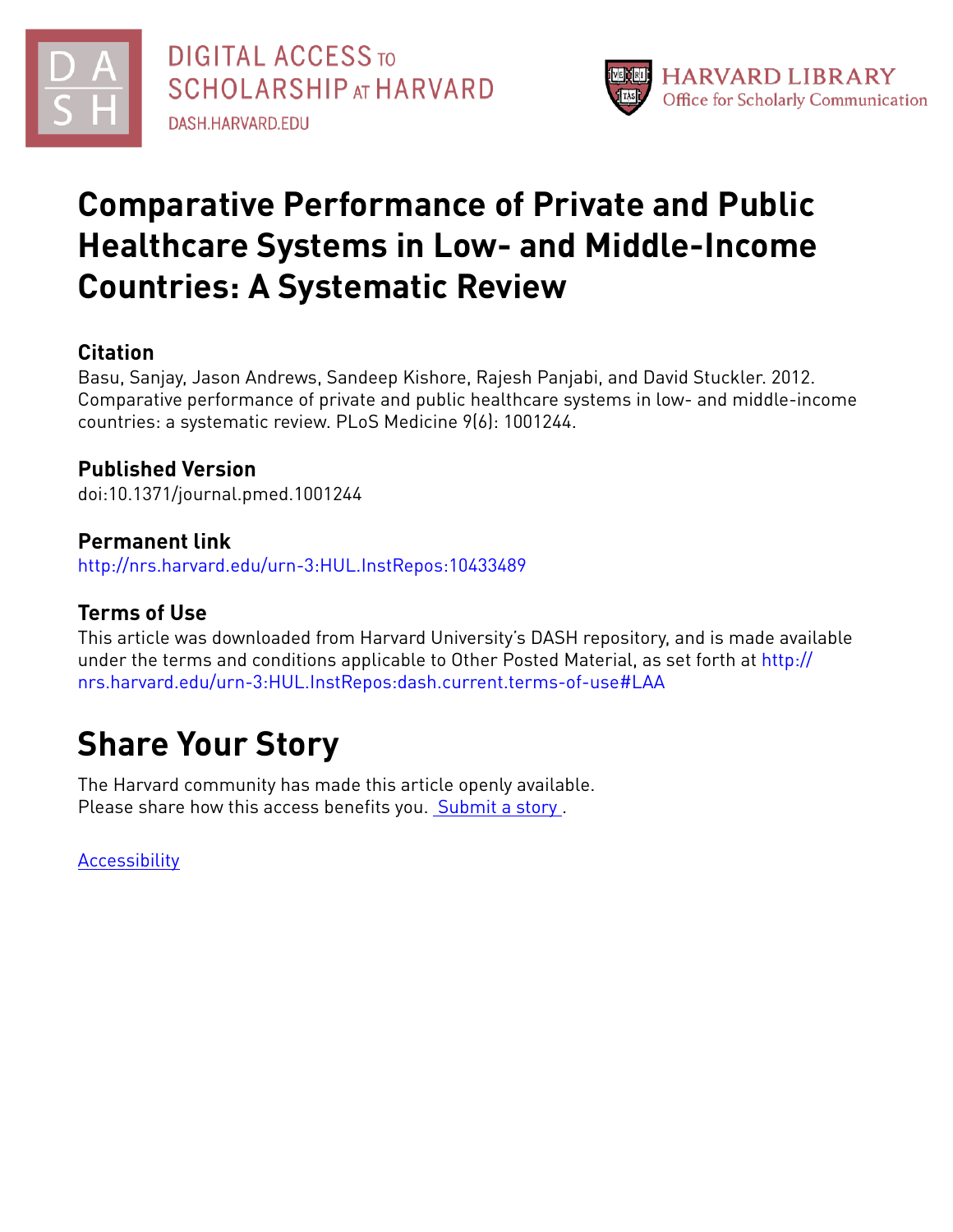## Comparative Performance of Private and Public Healthcare Systems in Low- and Middle-Income Countries: A Systematic Review

#### Sanjay Basu<sup>1,2,3</sup>\*, Jason Andrews<sup>4</sup>, Sandeep Kishore<sup>5</sup>, Rajesh Panjabi<sup>6</sup>, David Stuckler<sup>3,7</sup>

1 Department of Medicine, University of California, San Francisco, California, United States of America, 2 Division of General Internal Medicine, San Francisco General Hospital, San Francisco, California, United States of America, 3 Department of Public Health and Policy, London School of Hygiene & Tropical Medicine, London, United Kingdom, 4 Division of Infectious Diseases, Massachusetts General Hospital, Boston, Massachusetts, United States of America, 5 Tri-Institutional MD-PhD Program, Weill Cornell Medical College/Rockefeller University/Sloan-Kettering Institute, New York, New York, United States of America, 6Division of Global Health Equity, Brigham and Women's Hospital, Harvard Medical School, Boston, Massachusetts, United States of America, 7 Department of Sociology, Cambridge University, Cambridge, United Kingdom

#### Abstract

Introduction: Private sector healthcare delivery in low- and middle-income countries is sometimes argued to be more efficient, accountable, and sustainable than public sector delivery. Conversely, the public sector is often regarded as providing more equitable and evidence-based care. We performed a systematic review of research studies investigating the performance of private and public sector delivery in low- and middle-income countries.

Methods and Findings: Peer-reviewed studies including case studies, meta-analyses, reviews, and case-control analyses, as well as reports published by non-governmental organizations and international agencies, were systematically collected through large database searches, filtered through methodological inclusion criteria, and organized into six World Health Organization health system themes: accessibility and responsiveness; quality; outcomes; accountability, transparency, and regulation; fairness and equity; and efficiency. Of 1,178 potentially relevant unique citations, data were obtained from 102 articles describing studies conducted in low- and middle-income countries. Comparative cohort and cross-sectional studies suggested that providers in the private sector more frequently violated medical standards of practice and had poorer patient outcomes, but had greater reported timeliness and hospitality to patients. Reported efficiency tended to be lower in the private than in the public sector, resulting in part from perverse incentives for unnecessary testing and treatment. Public sector services experienced more limited availability of equipment, medications, and trained healthcare workers. When the definition of ''private sector'' included unlicensed and uncertified providers such as drug shop owners, most patients appeared to access care in the private sector; however, when unlicensed healthcare providers were excluded from the analysis, the majority of people accessed public sector care. ''Competitive dynamics'' for funding appeared between the two sectors, such that public funds and personnel were redirected to private sector development, followed by reductions in public sector service budgets and staff.

Conclusions: Studies evaluated in this systematic review do not support the claim that the private sector is usually more efficient, accountable, or medically effective than the public sector; however, the public sector appears frequently to lack timeliness and hospitality towards patients.

Please see later in the article for the Editors' Summary.

Citation: Basu S, Andrews J, Kishore S, Panjabi R, Stuckler D (2012) Comparative Performance of Private and Public Healthcare Systems in Low- and Middle-Income Countries: A Systematic Review. PLoS Med 9(6): e1001244. doi:10.1371/journal.pmed.1001244

Academic Editor: Rachel Jenkins, King's College London, United Kingdom

Received January 18, 2012; Accepted May 8, 2012; Published June 19, 2012

Copyright: © 2012 Basu et al. This is an open-access article distributed under the terms of the Creative Commons Attribution License, which permits unrestricted use, distribution, and reproduction in any medium, provided the original author and source are credited.

Funding: No direct funding was received for this study. The authors were personally salaried by their institutions during the period of writing (though no specific salary was set aside or given for the writing of this paper).

Competing Interests: The authors have no competing financial interests. SB, JA, SK and RP are employed at academic medical centers, which receive public sector research finances but also receive revenue through private sector fee-for-service medical transactions and private foundation grants. RP serves on the board of a nonprofit organization (Tiyatien Health) that provides health services in Liberia with approval from and in collaboration with the government and through receipt of private foundation funding, but has received no compensation for this role. SB and JA serve on the board of a nonprofit organization (Nyaya Health) that provides health services in rural Nepal using funds received from both private foundations and the Nepali government; they have also not received compensation for these roles.

Abbreviations: C-section, cesarean section; WHO, World Health Organization

\* E-mail: sanjay.basu@ucsf.edu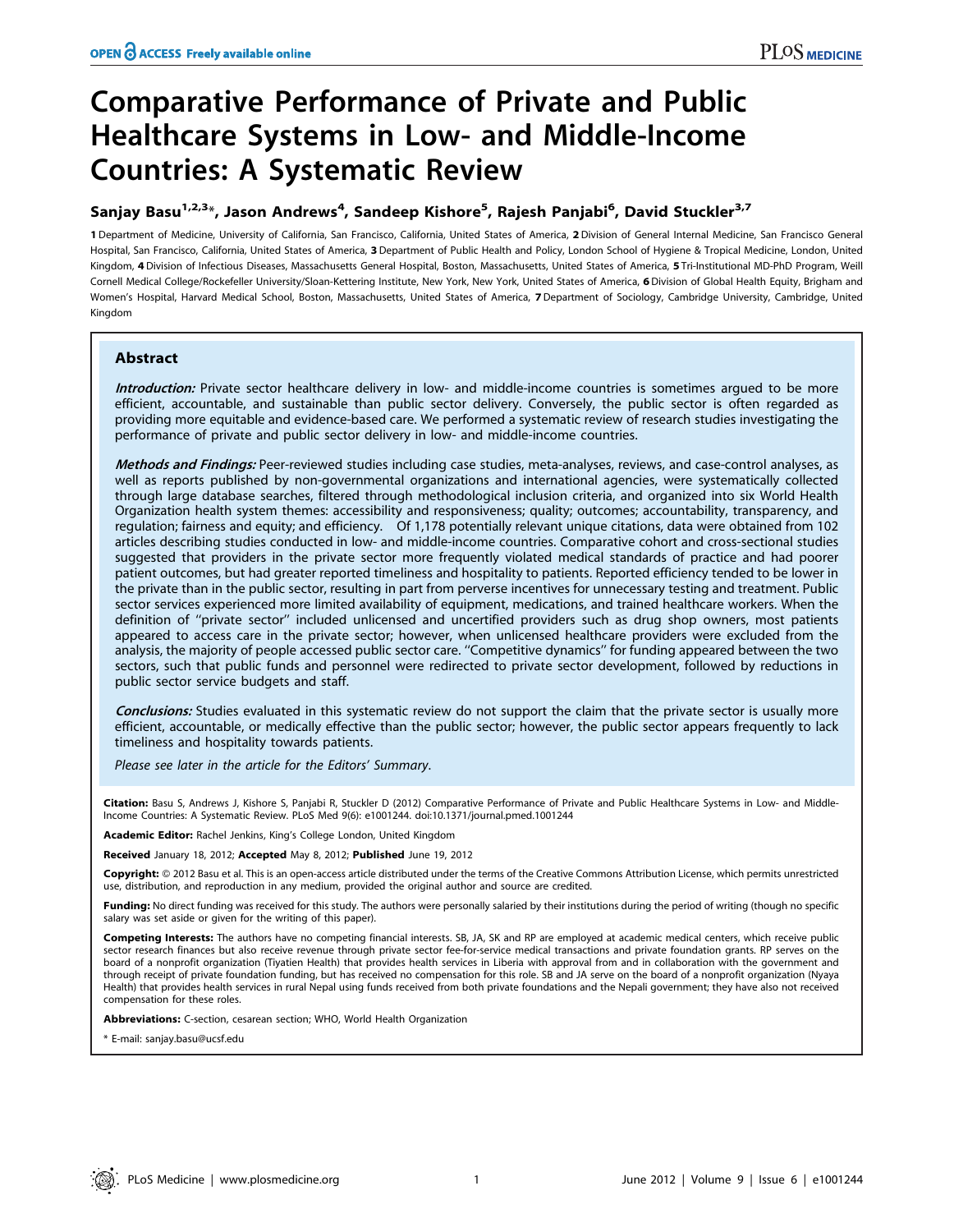#### Introduction

One longstanding and polarized debate in global health concerns the appropriate role and balance of the public and private sector in providing healthcare services to populations in low- and middle-income countries [1]. In recent years, disputes between the proponents of private and public systems have become particularly heated, as the global economic recession that began in 2007 has placed major constraints on government budgets—the major funding source for healthcare expenditures in most countries (Figure 1) [2]. The International Monetary Fund has recommended that countries increase the scope of private sector provision in health care as part of loan conditions [3], often to reduce government debt [4]. Criticizing such efforts, the international nonprofit organization Oxfam, in its report ''Blind Optimism,'' concluded that ''to achieve universal and equitable access to health care, the public sector must be made to work as the majority provider'' [5]. The World Bank responded that it seeks ''more pragmatic approaches that build on what is available'' by engaging with the private sector in countries where public sector services perform poorly [6]; the Center for Global Development similarly argued that the Oxfam report ''ignored the informal sector,'' and that poor people ''want to go'' to private providers and will ''persist in doing so'' [7].

Generally, this debate has been divided between those seeking universal state-based healthcare availability and those advocating for the private sector to provide care in areas where the public sector has typically failed. Private sector advocates have pointed to evidence that the ''private sector is the main provider,'' as many impoverished patients prefer to seek care at private clinics [1]. They have suggested that the private sector may be more efficient and responsive to patient needs because of market competition, which they indicate should overcome government inefficiency and corruption [8]. In contrast, public sector advocates have highlighted inequities in access to health care resulting from the inability of the poor to pay for private services. They have noted that private markets often fail to deliver public health goods including preventative services (a ''market failure''), and lack coordinated planning with public health systems, required to curb epidemics.

Both sides claim their critics are ''ideologically biased'' [9,10] and selectively draw on case reports to defend their viewpoints [5,7]. However, significant conflicts of interest may apply to both groups [11], as large private international contractors, insurance firms, and non-governmental organizations may benefit from expanding the role of the private sector, while academics who rely on state-funded grant proposals may gain resources from a greater public sector role.

Crucially needed to inform this debate is a systematic review of existing evidence. As Hanson and colleagues note, ''A strengthened evidence base on the performance of the public and private health sectors is essential to guide decision-makers towards policy choices that are appropriate for their contexts'' [11]. However, in practice, studies comparing the performance of private and public sectors are difficult to implement, for several reasons. First, healthcare services are not universally dichotomized between public and private providers, as some practitioners participate in both state-based and privately owned healthcare delivery systems, and many systems are dually funded or informal. A wide range of arrangements exist for how such expenditures are spent in public versus private clinics, hospitals, and informal settings (see Box 1 for definitions). One example of this complication is the role of informal payments in



Figure 1. General government expenditure on health as percent of total expenditure on health, 2008.  $n = 190$  countries for which data are available. Source: [114]. doi:10.1371/journal.pmed.1001244.g001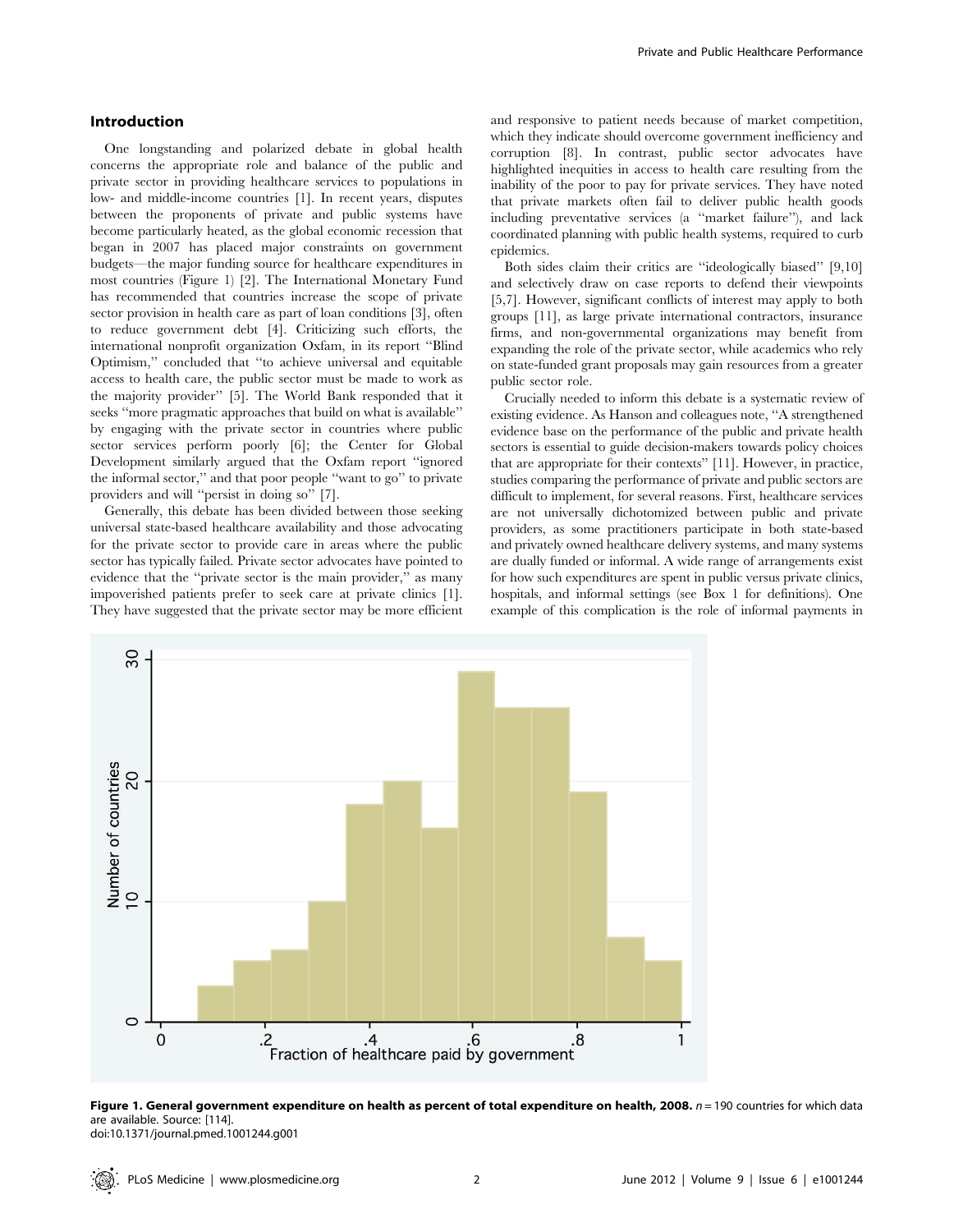#### Box 1. Different Public and Private Healthcare Delivery Agents in Low- and Middle-Income Countries

Multinational and national for-profit corporations: for-profit group practices, sometimes associated with hospitals.

Formal individual private providers: individual physicians or other healthcare providers operating in smaller scale healthcare facilities or private pharmacies.

Informal for-profit providers: unlicensed, unregulated providers including shop owners, ''injectors,'' traditional healers, and birth attendants.

Not-for-profit providers: civil society, non-governmental, and faith-based groups, charities; and community and social enterprises, with varying degrees of regulation and oversight.

Public hospitals, health centers, and clinics: countyand district-level hospitals and clinics, with varying degrees of accessibility and user fees for patients, often having providers that also participate in private sector healthcare delivery.

Public-private partnerships: International or national associations that have varying degrees of for-profit or nonprofit status, or collaborations between for-profit and government/nonprofit entities to deliver services. Also have varying user fees for patients and varying levels of public subsidization for delivering healthcare services.

public facilities. These private–public interactions confound a simplistic comparison between private and public systems. Second, state-based healthcare services and private services have coexisted in many low- and middle-income countries for decades; most countries have a large fraction (but not all) of healthcare expenditures paid for by the state, with most of the remainder paid for by households [12]. In this context, simply defining what is private or public is not straightforward. Private providers are heterogeneous, consisting of formal for-profit entities such as independent hospitals, informal entities that may include unlicensed providers, and nonprofit and non-governmental organizations.

Although these debates have been highly visible, there is a dearth of reviews on the topic. An initial search of prior systematic reviews and meta-analyses in the PubMed database revealed one recent review, evaluating 80 field-based studies that directly and simultaneously compared service quality in ambulatory public and private care clinics [1]. The analysis found that private outpatient clinics often had better drug supplies and responsiveness than public clinics, but the analysis did not assess other dimensions of health system performance (such as accessibility). The review excluded studies of hospitals, case reports, intervention studies (such as how a sector responded to quality improvement programs), or statistical studies of population-level data.

The aim of the current study is to evaluate available data on public and private sector performance across the key domains of health systems competencies. Our goal is to understand how the private or public nature of a given healthcare delivery institution may impact core healthcare delivery goals. We systematically review published data and studies of private and public sector performance in low- and middle-income countries against six health systems themes used by World Health Organization (WHO), adapted from the 2000 World Health Report [13]. The six themes are as follows: accessibility and responsiveness; quality; outcomes; accountability, transparency, and regulation; fairness and equity; and efficiency [13] (Table 1).

#### Methods

#### Search Strategy

We searched for primary literature in eight major databases using the indexed and free-text terms ''private sector,'' ''privatization," "public-private sector partnerships," and "public sector" in various combinations, as described in Text S1. Because much of the discussion and data collection on this topic has been performed outside of academic circles by international agencies and nongovernmental groups, we supplemented the database search by conducting the same keyword searches on the websites of the WHO library database WHOLIS, the World Bank Documents and Reports repository, the United Nations Children's Fund, the United Nations Development Program, the Bill & Melinda Gates Foundation, the Global Fund to Fight AIDS, Tuberculosis and Malaria, Oxfam International, and the Kaiser Family Foundation Global Health Division. The search terms included studies in English, French, Italian, Spanish, Portuguese, or Russian, published from 1 January 1980 through 31 August 2011.

#### Study Selection

All titles and abstracts found by the search strategy were filtered for relevance to the study objective. Studies must have included data on a population in at least one low- or middle-income country, defined by the 2010 World Bank criteria of having current per-capita gross national income less than or equal to US\$12,275 [14]. The full texts of potentially relevant articles were subject to the inclusion criteria listed in Table 2 to ensure they met basic minimum methodological standards. Qualitative studies were included if they specified a systematic methodology for interviews, focus group analysis, historical or political science analysis, or ethnographic observation (see Text S2 for the PRISMA checklist).

#### Data Extraction and Analysis

A data extraction method was designed by three reviewers (S. B., J. A., and D. S.). J. A. extracted the data using a preestablished standard data entry format into a database, with verification by S. B. to ensure consistency of coding. Standard data describing each study were also extracted, including the country where the study was performed, study period, study methodology, number of included participants, primary and secondary outcome measures and end points, and study limitations. Where disclosed, we noted the study funders and agencies. Disagreements between the two reviewers were resolved by consensus among all authors.

The data synthesis was structured into six themes from the updated WHO framework for health system assessment (see Table 1 for themes, subthemes, and indicators used to assess each theme) [13]. Relevant data that did not fall into one of these themes was separately included in the analysis in an ''other factors'' category that is discussed following the principal results. Reports containing information relevant to more than one theme were included in all related thematic areas. We did not perform further subanalysis of the highest quality studies as the authors could not agree to a vote-counting approach that would apply across the quantitative and qualitative methods and the six WHO themes captured in literature using different types of outcome variables.

#### Results

The study selection process is shown in Figure 2 as a PRISMA flow diagram. Of the 1,178 potentially relevant unique citations from all literature searches, 102 studies met the inclusion criteria.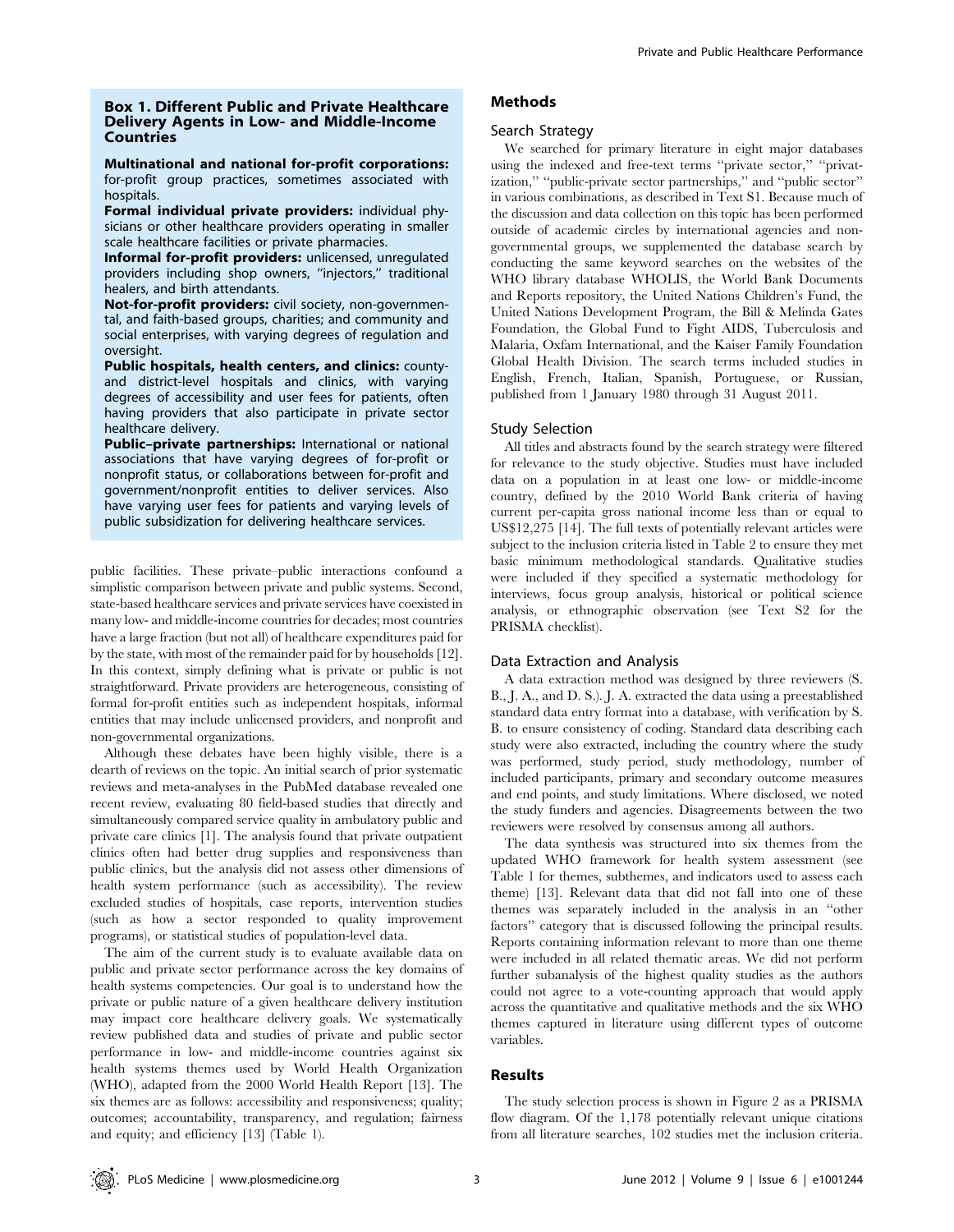Table 1. WHO health system themes: data organization categories, subcategories, and indicators used.

| <b>System Evaluation Category</b>                                           | Subcategory                   | <b>Description and Indicators</b>                                                                                                                |  |  |
|-----------------------------------------------------------------------------|-------------------------------|--------------------------------------------------------------------------------------------------------------------------------------------------|--|--|
| <b>Access and responsiveness</b>                                            | Availability                  | Distance to facility and hours of service availability                                                                                           |  |  |
|                                                                             | Timeliness of service         | Waiting times from presentation to initial evaluation and<br>subsequent testing, results, and follow-up                                          |  |  |
|                                                                             | Hospitality                   | Patient questionnaire responses regarding treatment of<br>patients by the provider, and patient experiences when<br>navigating the health system |  |  |
| Quality                                                                     | Comprehensiveness of services | Availability of all components of WHO package of<br>services                                                                                     |  |  |
|                                                                             | Diagnostic accuracy           | Rates of correct diagnosis on retrospective review                                                                                               |  |  |
|                                                                             | Management standards          | Rate of conformity to international disease-specific<br>management standards                                                                     |  |  |
|                                                                             | Client retention              | Rate of loss to follow-up or, alternatively, rate of<br>appropriate patient return                                                               |  |  |
| Outcomes                                                                    | Treatment success rates       | Rate of therapy success, controlling for population<br>characteristics and delayed presentation                                                  |  |  |
|                                                                             | Population coverage           | Proportion of catchment population reached by<br>dedicated campaigns (e.g., vaccination rates)                                                   |  |  |
|                                                                             | Morbidity                     | Rate of disability to patients, controlling for population<br>characteristics                                                                    |  |  |
|                                                                             | Mortality                     | Rate of death among patients, controlling for population<br>characteristics                                                                      |  |  |
| Accountability, transparency, and regulation Data accessibility and quality |                               | Availability of data and appropriate use of indicators and<br>statistics                                                                         |  |  |
|                                                                             | Public health functions       | Contribution of healthcare system to core public health<br>system functions (e.g., reporting of key diseases,<br>preventative care)              |  |  |
|                                                                             | Reform capacity               | Results of quality improvement initiatives                                                                                                       |  |  |
| <b>Fairness and equity</b>                                                  | Financial barriers to care    | User fees, under-the-table charges, and pharmaceutical<br>costs                                                                                  |  |  |
|                                                                             | Distributive justice          | Healthcare availability commensurate with need                                                                                                   |  |  |
| <b>Efficiency</b>                                                           | Cost                          | Absolute dollars spent for a given indication                                                                                                    |  |  |
|                                                                             | Redundancy                    | Repetition of diagnostic time, testing, supply chains, and<br>therapy delivery                                                                   |  |  |
|                                                                             | Fragmentation                 | Separation of core healthcare system functions,<br>generating sluggish management                                                                |  |  |
|                                                                             | Delays                        | Time between ordering of tests or therapies and<br>execution of tests and therapies                                                              |  |  |

doi:10.1371/journal.pmed.1001244.t001

Key characteristics of the included studies are summarized in Table 3. Fifty-nine studies were empirical research studies and 13 involved meta-analysis, with the rest involving case reports or reviews. One-third of studies were carried out in the WHOdefined African region  $(n = 32)$  and another third in the Southeast Asian region ( $n = 34$ ); most were published after 1990. We found that about nine out of ten studies directly compared quality of care in public versus private systems or assessed the demand for or utilization of services; the remaining studies examined drug availability or affordability or compared the cost and efficiency of services.

#### Theme 1. Accessibility and Responsiveness

Six articles documented that a significant proportion of outpatient services in low- and middle-income countries appeared to be provided by the private sector [15–18]. However, the percentage of total visits varied substantially across countries and income levels [15]. In Viet Nam, the private sector provides 60% of all outpatient contacts. In India, more than 90% of children affected by diarrhea are taken to private healthcare providers, but the income gradient was not specified among studies reporting this data [17]. Among participants surveyed for HIV testing in 12 African countries, the proportion of patients using the private sector for testing ranged from 3% to 45% [19].

Several studies disaggregated utilization by income levels, tending to find that the private sector predominantly serves more affluent populations. A widely cited study on access of the private and public sectors was performed by the World Bank in 22 lowand middle-income countries using Demographic and Health Surveys [20]. Although interpretation of the findings varies [5,20], the analysis found that in 19 of the countries studied, both wealthy and poor families received more care from the private than the public sector, but only when the private sector included private drug shops and similar informal providers [21]; when the composition of the private sector was limited to only licensed and certified healthcare personnel, the public sector provided the majority of care in low- and middle-income countries. However, there were three exceptions: Namibia, Tanzania, and Zambia,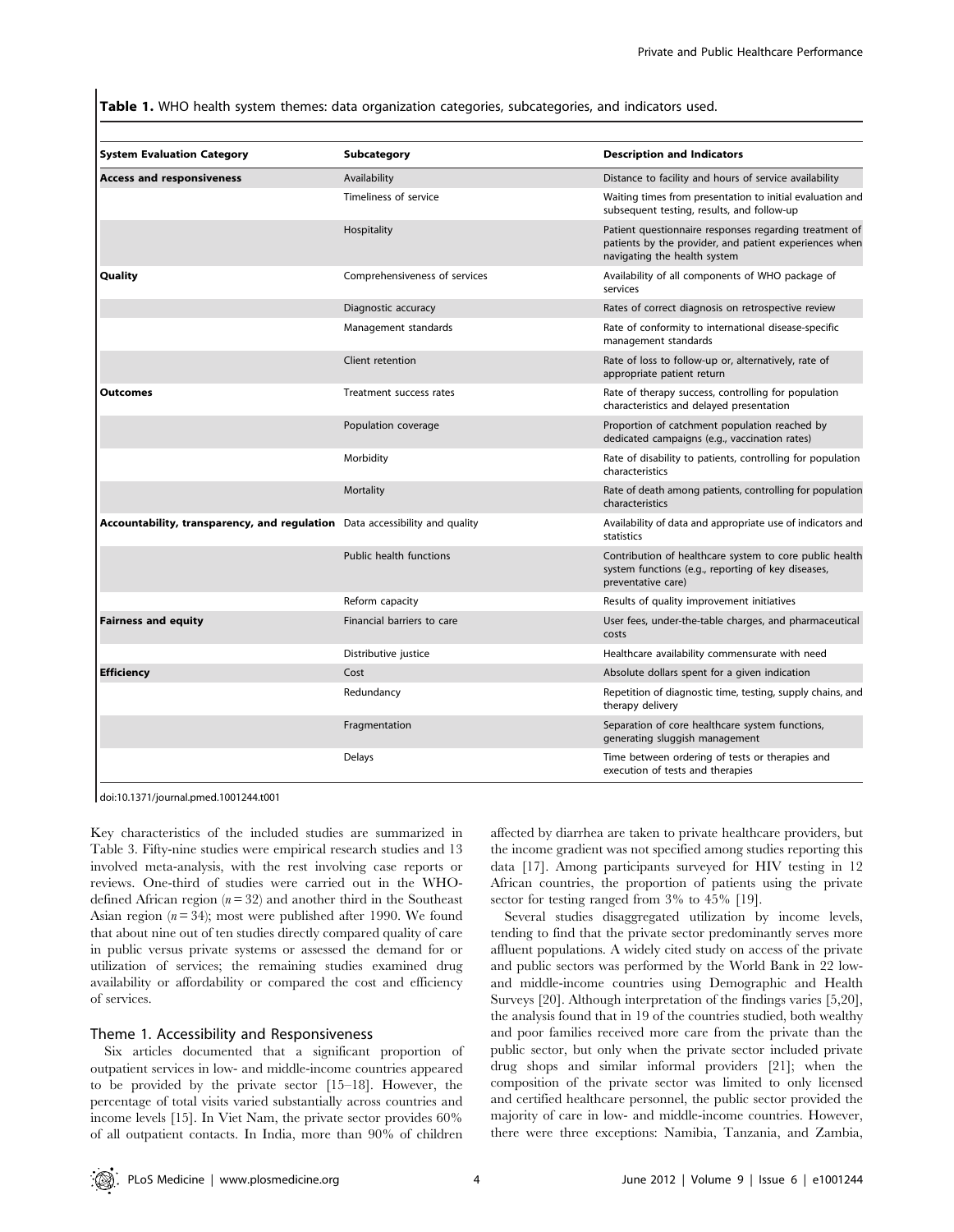#### Table 2. Systematic review inclusion criteria.

| Aspect                           | <b>Minimum Criteria for Inclusion</b>                                                                                                                                                                                                                                                         |
|----------------------------------|-----------------------------------------------------------------------------------------------------------------------------------------------------------------------------------------------------------------------------------------------------------------------------------------------|
| Data collection in<br>facilities | If comparison between public and private programs, comparators were randomly selected, or population matched/adjacent.                                                                                                                                                                        |
| Sample size                      | For quantitative studies, must include >20 patients per facility or program described, or more than 100 persons if community-based<br>household surveys. If questionnaire-based, must include >50% response rate.                                                                             |
|                                  | For qualitative studies, must include description of interviewees and systematic selection criteria.                                                                                                                                                                                          |
| Data description                 | For quantitative studies, must include data selection criteria, population demographic description, data collection method, and statistical<br>analysis description.                                                                                                                          |
|                                  | For qualitative studies, study must include population selection results based on specified criteria, data collection approach, and data synthesis<br>strategy involving more than one author-reviewer if using a grounded-theory approach.                                                   |
|                                  | For household surveys, study must include census of households or random selection from list of available households.                                                                                                                                                                         |
|                                  | For economics/cost-effectiveness studies, must specify data sources for costs and QALYs, specify model parameters and transition<br>probabilities, conform to gold standards for CEA analysis [113] and specify discounting rates and method of summing costs across specified<br>population. |
| Data presentation                | Data and tables should add up and be consistent.                                                                                                                                                                                                                                              |
|                                  | Absolute numbers must be given, or denominators must be available for percentage results.                                                                                                                                                                                                     |
|                                  | Exclude if obvious data errors; inquire from authors in case of suspected typos.                                                                                                                                                                                                              |
|                                  | If statistical tests were performed, the tests need to be appropriate for the type of data being analyzed.                                                                                                                                                                                    |
| <b>Bias</b>                      | No other important issues in design, conduct, or analysis that could introduce bias considered on an individual basis, e.g., amount of potential<br>bias if using different methods for collecting data between private and public providers.                                                 |
|                                  | No unusual events occurred during study that could introduce bias.                                                                                                                                                                                                                            |

CEA, cost-effectiveness analysis; QALYs, quality-adjusted life years. doi:10.1371/journal.pmed.1001244.t002

where private sectors are majority providers even when only licensed personnel are counted. The percentage of visits to the private sector was lower among the poor than among the wealthy in these surveys, but the difference was not statistically significant.

Additionally, in Colombo, Sri Lanka, where the private sector provided more than a quarter of all childhood immunizations overall, among the wealthiest quartile it provided 72% of immunizations but among the poorest quartile it provided only 3% [16]. In Uganda, 17.4% of women use private clinics or midwives for their family-planning-related medical care due to short distances and low transport costs, according to interviews conducted among 10,706 women, of whom 57% were in the country's lowest wealth quintile [18].

Few studies have investigated ''accessibility'' per se (i.e., the ability to access available services). However, wait times were consistently found to be shorter in private sector than in public sector facilities [22,23]. One interview-based study in Ghana suggested that waiting times among public sector facilities could be longer for the same condition than private sector facilities by one or two hours [22]. Women living in rural Nigeria also reported preferring private obstetric services to public services because doctors were more frequently present at the time of patient presentation [23].

Patients tended to report worse hospitality from providers at public than private facilities (13 studies) [24–36]. In Bangladesh, for example, public providers ranked lower than private providers on scale-based surveys in which patients assessed the diagnostic explanation given them, courtesy of staff, cleanliness of facilities, capacity building, and the availability of certain medical inputs [36]. A study in India found that patients were seen for longer durations, were more likely to have a physical exam during their visit, and were more likely to have their diagnosis explained to them by private sector physicians than public sector ones [33]. Analysis in several countries suggested that patients in private sector facilities reported preferring the facilities because of shorter

waiting periods, longer or more flexible opening hours, and better availability of staff [34].

#### Theme 2. Quality of Health Care

Nine retrospective chart reviews and survey-based studies found that diagnostic accuracy and adherence to medical management standards were worse among private than public sector care providers [37–45]. Most of these studies examined infectious disease management protocols, including for tuberculosis and malaria [46]. Private practitioners had significantly worse knowledge of correct diagnosis and treatment. Other disease categories showed similar patterns of lower quality in the private sector. In Nigeria, public providers were significantly more likely to use rapid malaria diagnostics and to use the recommended combination therapies than private providers [47].

Similar poor adherence to guidelines in prescription practices, including subtherapeutic dosing, by private sector providers has been associated with a rise in drug-resistant malaria in Nigeria [47]. Parallel results were reported from Viet Nam [48]. In an analysis of outcome data from 24 countries, children with diarrhea were found to be less likely to receive appropriate oral rehydration salts and more likely to receive unnecessary antibiotics when seeing private providers than when seeing public providers [49]. However, a study of 119 private and ten public health clinics in Uganda found that both private and public providers prescribed antibiotics incorrectly (including not prescribing them when indicated), and in this study public providers were worse in adhering to national malaria treatment standards (14% versus  $27\%, p=0.002$  [45].

Poor adherence to guidelines in prescription practices, including prescribing subtherapeutic doses, failure to provide oral rehydration salts, and prescribing of unnecessary antibiotics were more likely to occur among private than public providers [47–49], although there were exceptions [45]. Higher rates of potentially unnecessary procedures, particularly cesarean sections (C-sec-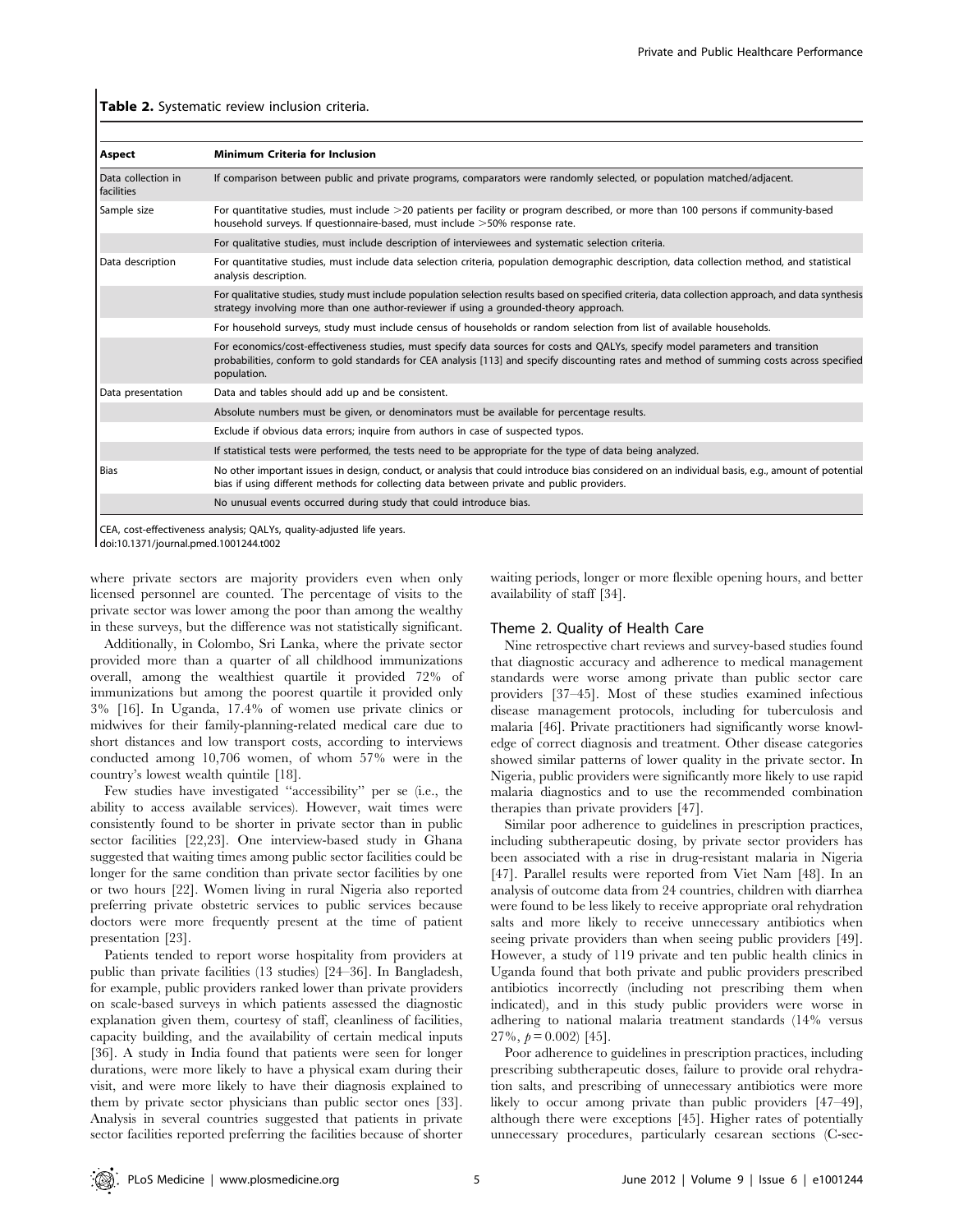

#### Figure 2. Flow diagram of study selection. doi:10.1371/journal.pmed.1001244.g002

tions), were also reported at private than at public settings [50,51]. One analysis of the Peruvian health system found significantly higher rates of C-sections after the privatization of delivery. The pre-reform rates in the private sector were already higher than the WHO recommended rate of  $10\%$ -15%; after reform, the rate exceeded 50%. The same has been found in South Africa, where 62% of women delivering in the private sector had C-sections, compared with 18% in the public sector [51]. Studies in Mexico suggested that fee-for-service payment structures (which are more heavily present in private than in public care delivery settings) incentivized increased C-sections [23].

Two cross-sectional studies documented a lack of drug availability and service provision at public facilities. A semistructured questionnaire distributed to 24 health secretariats and directors of 39 city hospitals and 26 referral and teaching hospitals revealed that 76% of state facilities and 67% of city facilities lacked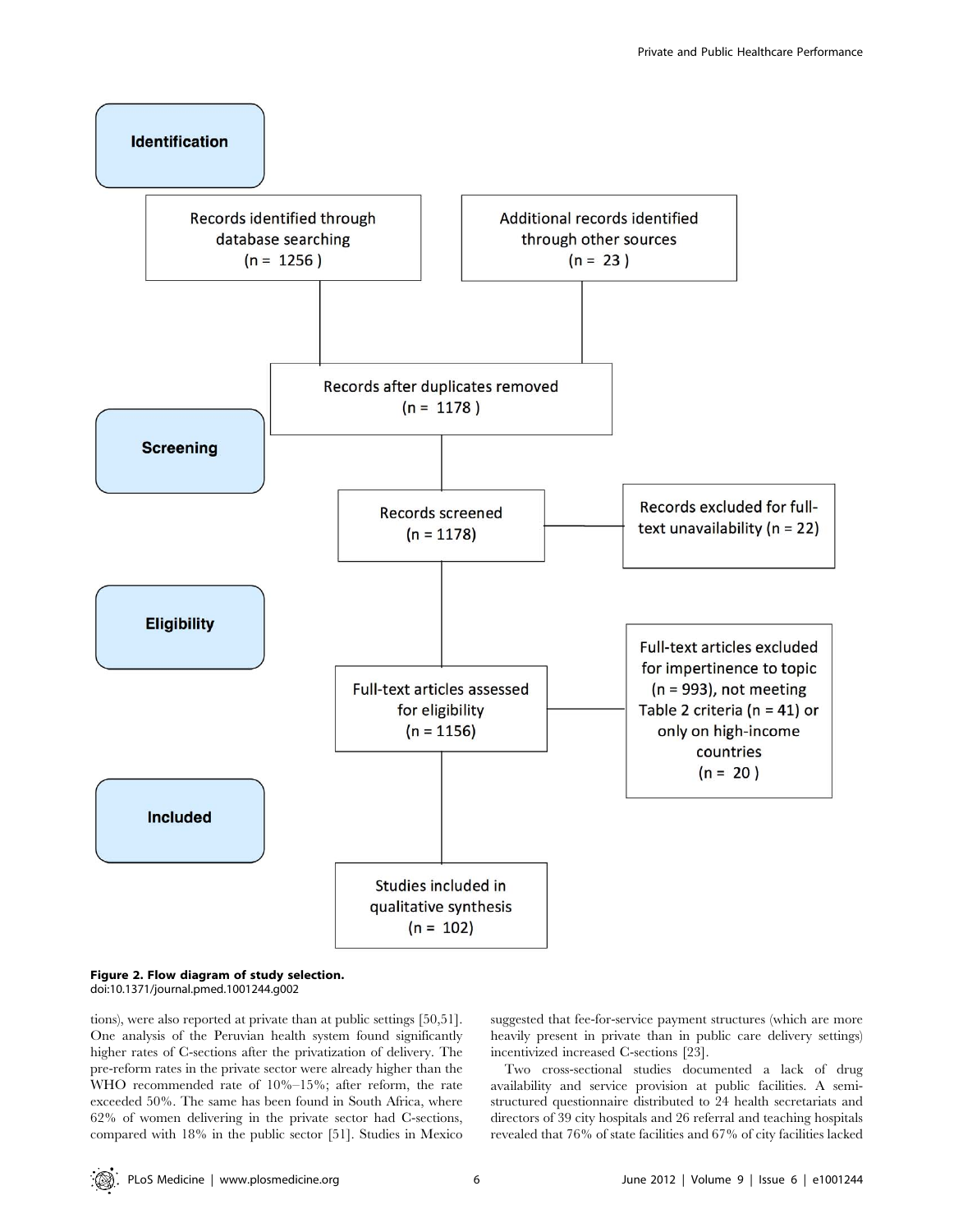#### Table 3. Characteristics of included studies.

| <b>Characteristic</b>                                         | South Asia,<br>East Asia, and<br>Pacific | Sub-Saharan<br>Africa | <b>Latin America</b> | Other          | <b>Multiple Continents/Not</b><br><b>Context-Specific</b> | <b>Total</b>   |  |  |
|---------------------------------------------------------------|------------------------------------------|-----------------------|----------------------|----------------|-----------------------------------------------------------|----------------|--|--|
| Study year range                                              |                                          |                       |                      |                |                                                           |                |  |  |
| 1980-1989                                                     | $\pmb{0}$                                | $\pmb{0}$             | $\mathbf{1}$         | 0              | $\pmb{0}$                                                 | $\mathbf{1}$   |  |  |
| 1990-1999                                                     | $\overline{2}$                           | 5                     | $\overline{2}$       | $\mathbf{1}$   | $\overline{2}$                                            | 12             |  |  |
| 2000-2009                                                     | 29                                       | 23                    | 8                    | 5              | 13                                                        | 78             |  |  |
| 2010-2011                                                     | $\overline{3}$                           | $\overline{4}$        | $\overline{2}$       | $\pmb{0}$      | $\overline{2}$                                            | 11             |  |  |
| <b>Report type</b>                                            |                                          |                       |                      |                |                                                           |                |  |  |
| Empirical research                                            | 29                                       | 21                    | 5                    | $\overline{4}$ | $\pmb{0}$                                                 | 59             |  |  |
| Review/commentary                                             | $\overline{2}$                           | 5                     | 4                    | $\pmb{0}$      | 11                                                        | 22             |  |  |
| Meta-analysis/data synthesis                                  | $\mathbf{1}$                             | $\overline{4}$        | $\overline{2}$       | $\overline{2}$ | $\overline{4}$                                            | 13             |  |  |
| Case study                                                    | $\overline{2}$                           | $\overline{2}$        | $\overline{2}$       | 0              | $\overline{2}$                                            | 8              |  |  |
| Primary study purpose (research<br>studies)                   |                                          |                       |                      |                |                                                           |                |  |  |
| Describe or compare quality of<br>private and public services | 18                                       | 11                    | 3                    | 6              | $\overline{4}$                                            | 42             |  |  |
| Assess drug availability and affordability                    | $\mathbf{1}$                             | $\overline{4}$        | $\mathbf{1}$         | $\pmb{0}$      | $\overline{2}$                                            | 8              |  |  |
| Assess demand for, access to,<br>or utilization of services   | 13                                       | 14                    | 9                    | 0              | 11                                                        | 47             |  |  |
| Compare costs or efficiency of services                       | $\overline{2}$                           | $\overline{3}$        | $\pmb{0}$            | $\pmb{0}$      | $\mathbf 0$                                               | 5              |  |  |
| <b>Facility types</b>                                         |                                          |                       |                      |                |                                                           |                |  |  |
| Hospitals                                                     | $\mathbf{1}$                             | $\mathbf{1}$          | $\overline{2}$       | $\mathbf{1}$   | $\mathbf 0$                                               | 5              |  |  |
| Outpatient clinics                                            | 3                                        | $\overline{4}$        | $\mathbf 0$          | $\mathbf{1}$   | $\mathbf 0$                                               | 8              |  |  |
| Pharmacies                                                    | $\mathbf{1}$                             | $\mathbf{1}$          | $\overline{2}$       | $\mathbf{0}$   | $\mathbf 0$                                               | $\overline{4}$ |  |  |
| Multiple types                                                | 24                                       | 18                    | 8                    | $\overline{2}$ | 11                                                        | 63             |  |  |
| Not specified                                                 | 5                                        | 8                     | $\mathbf{1}$         | $\overline{2}$ | 6                                                         | 22             |  |  |
| <b>Service type</b>                                           |                                          |                       |                      |                |                                                           |                |  |  |
| Promotive or preventive                                       | 3                                        | $\overline{3}$        | $\mathbf{1}$         | $\mathbf{1}$   | $\mathbf{1}$                                              | 9              |  |  |
| Curative, rehabilitative, or palliative                       | 20                                       | 15                    | 5                    | 3              | 4                                                         | 47             |  |  |
| All types                                                     | 11                                       | 14                    | $\overline{7}$       | $\overline{2}$ | 12                                                        | 46             |  |  |
| <b>Disease category</b>                                       |                                          |                       |                      |                |                                                           |                |  |  |
| CD                                                            | 19                                       | 17                    | $\overline{4}$       | $\overline{2}$ | $\overline{4}$                                            | 46             |  |  |
| <b>NCD</b>                                                    | 3                                        | $\overline{2}$        | 5                    | $\mathbf{1}$   | $\overline{2}$                                            | 13             |  |  |
| Both CD and NCD                                               | 12                                       | 13                    | $\overline{4}$       | 3              | 11                                                        | 43             |  |  |
| <b>Population age</b>                                         |                                          |                       |                      |                |                                                           |                |  |  |
| <b>Adults</b>                                                 | $\overline{7}$                           | 12                    | 6                    | $\overline{2}$ | $\overline{2}$                                            | 29             |  |  |
| Children                                                      | 4                                        | $\mathbf{1}$          | $\pmb{0}$            | 1              | $\overline{2}$                                            | 8              |  |  |
| Both adults and children                                      | 23                                       | 19                    | $\overline{7}$       | 3              | 13                                                        | 65             |  |  |
|                                                               |                                          |                       |                      |                |                                                           |                |  |  |

CD, communicable disease; NCD, noncommunicable disease.

doi:10.1371/journal.pmed.1001244.t003

assisted reproductive technologies that were widely available in private sector facilities (though the exact percentage among such private facilities was not evaluated) [52]. In Tanzania, a semistructured questionnaire distributed to 80 randomly selected patients and 45 health facility personnel staff working in diabetic clinics found that private facilities tend to stock more types of oral hypoglycemic agents than public facilities [53]. However, studies did not make clear whether the additional types of drugs were related to better outcomes or were simply additional brands of equivalent medication on hand.

Some studies of quality of care were performed in the private sector without having a comparative public sector group. Two studies in South Africa found that the majority of private general practitioners were not aware of the recommended medications, doses, or durations for treatment of sexually transmitted infections [54,55]. Reviews in Nigeria and Laos reported similarly widespread use of ineffective therapies for malaria in the private sector [56,57]. Sexually transmitted disease management in private clinics and drugs shops in Uganda revealed that 93% of cases were not properly managed per national guidelines, and the cure rate was 47% [58].

Dispensation of unnecessary medications and procedures was also reported to be higher among private sector providers according to four reports based on chart reviews. The most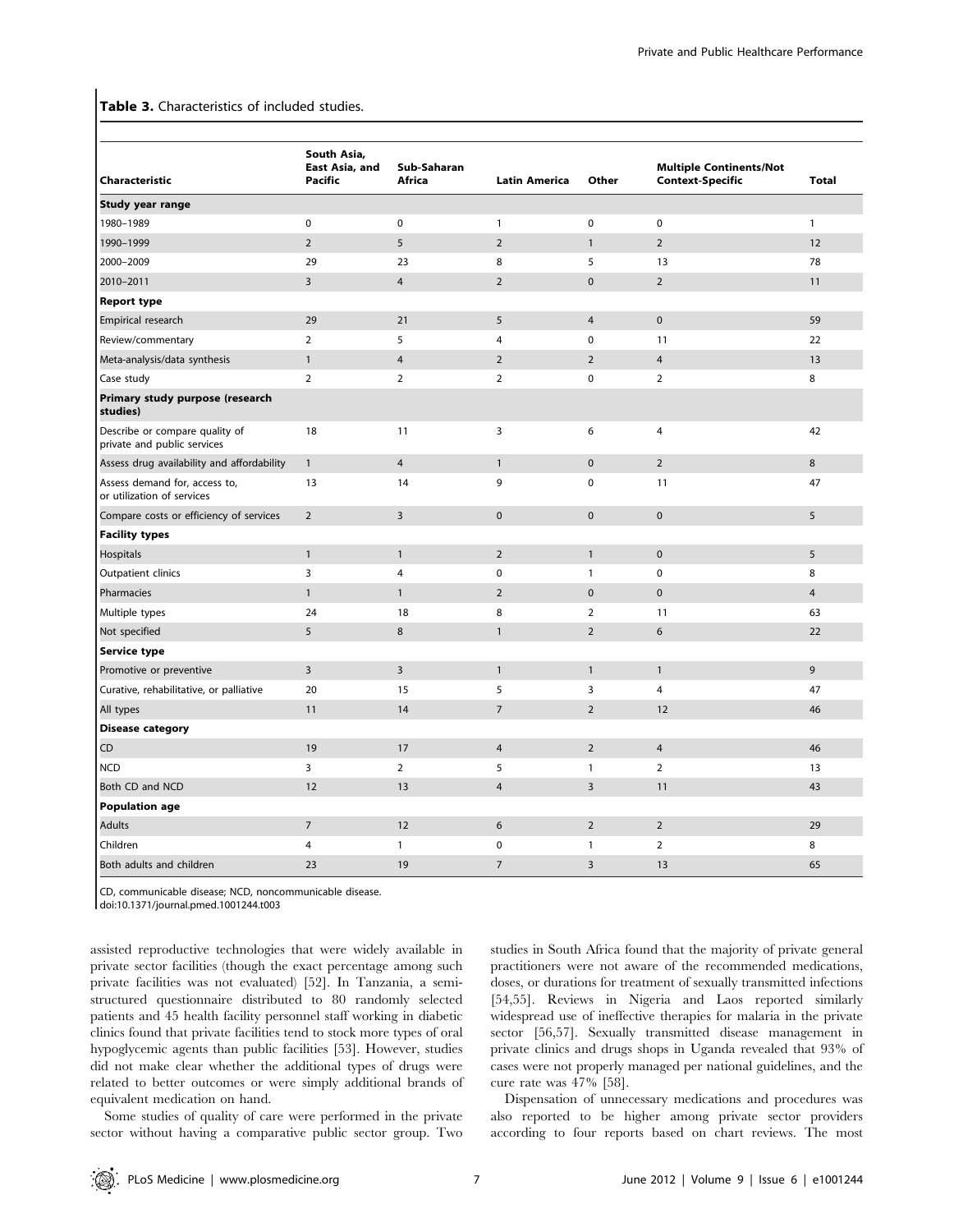common incidents involved the unnecessary use of antibiotics for treatment of diarrheal diseases and non-complicated acute respiratory infections [32,49]. Reports from Africa and Laos suggest ineffective and sometimes harmful pharmaceuticals are being distributed in the private sector [56,57].

Surveys of patients' perceptions of care quality were mixed. While two survey-based studies suggested that patients perceived higher quality among private practitioners, possibly due to frequent prescribing of medications and more time spent with patients [20,34], three interview-based studies suggested that patients perceived public sector healthcare workers as more competent [32,59,60].

#### Theme 3. Patient Outcomes

Public sector provision was associated with higher rates of treatment success for tuberculosis and HIV [61–64] as well as vaccination [65,66]. For example, in Pakistan, a matched cohort study in Karachi found that public sector tuberculosis care resulted in an 85% higher treatment success rate than private sector care [63]. In Thailand, patients seeking care in private institutions had significantly lower treatment success rates for tuberculosis, which was attributed to a three to five times greater likelihood of being prescribed non-WHO-recommended regimens than in the public sector [61]. In South Korea, tuberculosis treatment success rates were 51.8% in private clinics as opposed to 79.7% in public clinics, with only 26.2% of patients in private clinics receiving the recommended therapy, and over 40% receiving an inappropriately short duration of therapy [62]. Similarly higher rates of treatment failure were observed for private than public system patients on antiretroviral therapy for HIV in Botswana [64]. In India, an analysis of over 120,000 households, adjusted for demographic and socioeconomic factors, found that children receiving private health services were less likely to receive measles vaccinations [65]. Similar findings were reported from Cambodia [66].

Studies comparing pre- and post-privatization outcomes tended to find worse health system performance associated with rapid and extensive healthcare privatization initiatives. In Colombia, following major privatization reforms in 1993, population vaccine coverage declined for several diseases in the country, and tuberculosis incidence rose significantly [67]. In Brazil, privatization of fertility control services led to increased abortions, sterilization, and improper use of oral contraceptives (obtained without medical consultation), ultimately linked to higher mortality rates among young women [68]. However, a slower pace of privatization of health care services did not appear to correlate with a substantial worsening in patient outcomes among Latin American countries [69].

#### Theme 4. Accountability, Transparency, and Regulation

Data on this theme tended to be unavailable from the private sector. No papers were found to describe any systematic collection of outcome data from entirely private sector sources. One recent independent review of Ghana's private sector referred to the private sector as a ''black box,'' with a dearth of information on delivery practices and outcomes [22]. Tuberculosis and malaria case notification to the public health system was particularly poor among private sector providers as compared to public providers in a number of countries [28,48,70]. However, while national vital statistics databases collected from public sector clinics and hospitals were widely available, they varied considerably in quality according to external assessments [22,71].

Public–private partnerships also lacked data. A systematic review of data from public–private partnerships (including arrangements among governments and private, for-profit contractors) found few reported data that were of sufficient quality to assess the impact of partnership services and programs [72]. Poor data availability was observed in another systematic collection from several countries' private–public partnerships for sexual and reproductive health services. Most data available showed that after brief training of health providers, provider responses to questionnaires improved in accuracy, but no assessments were made of health outcomes [71]. An exception was a partnership in India that demonstrated increased birth attendant coverage from 27% to 53% over 7 mo among a cohort of 97,000 women [73].

Several reports observed significant public spending being used to regulate the private sector in order to improve patient care quality, particularly in African countries, and with limited effectiveness [22,74–76]. The effectiveness of these regulations of the private sector was found to vary, often depending on public monitoring and enforcement [17,34,77]. Regulations to reduce the sale of unnecessary breast milk substitutes by private drug shops in Laos had limited impact until government inspectors visited sites to ensure appropriate sales and provided sanctions for legal violations [17]. In Indonesia, Kenya, Pakistan, and Bihar, clinical education programs to improve distribution of oral rehydration salts and reduce inappropriate antibiotic prescribing were found to have a greater impact when patients also received education, and when community healthcare workers were involved in monitoring, than when education was given only to clinicians [17]. Reviews in Zimbabwe and Tanzania identified anti-competitive practices and sales of inappropriate drugs [75]; attempted regulations in Zimbabwe were ineffective [76]. One review in Ghana indicated that the key public agency in charge of such regulation was unable to identify a large number of private providers in order to assess accreditation and quality: 2,612 of 11,430 drug shops were registered but had not received licenses [22]. A private–public partnership in South Africa to educate providers about national guidelines for sexually transmitted disease prevention and control had no effect on practice [77]. In Egypt a comparative assessment of clinical education programs found greater improvements in public sector practices than private sector practices [34].

#### Theme 5. Fairness and Equity

Financial barriers to care, particularly user fees, were reported to be prevalent in both private and public systems. A World Bank study in Ghana concluded that there was no systematic evidence indicating whether user fees in the public sector were different than in the private sector [78]; however, the data presented showed that out-of-pocket user fees for patients were highest for private not-for-profit, lowest for public, and intermediate for private self-financed providers [22]. Hence, the conclusions of the report appear to be disputed by the data within the report.

As noted in the preceding sections, private sector health services tend to cater more greatly to groups with higher income and fewer medical needs (an illustration of the ''inverse care law''), resulting in disparities in coverage [35,79–85], although findings varied in several cases [86,87]. Some studies suggested there was a systematic bias against indigent patients in terms of both quality and access. Exclusion of poor patients by the private sector was observed in South Africa [80] and Paraguay [81]. Poor patients were as likely as wealthier patients to seek care from private providers in Laos, but poorer patients received service from less qualified providers, with limited-quality services (no exam or advice, only medication dispensing) [35]. While most reports described income-based stratification in access, one report described stratification based on gender in addition to income. A nationally representative, cross-sectional, cluster-sample survey of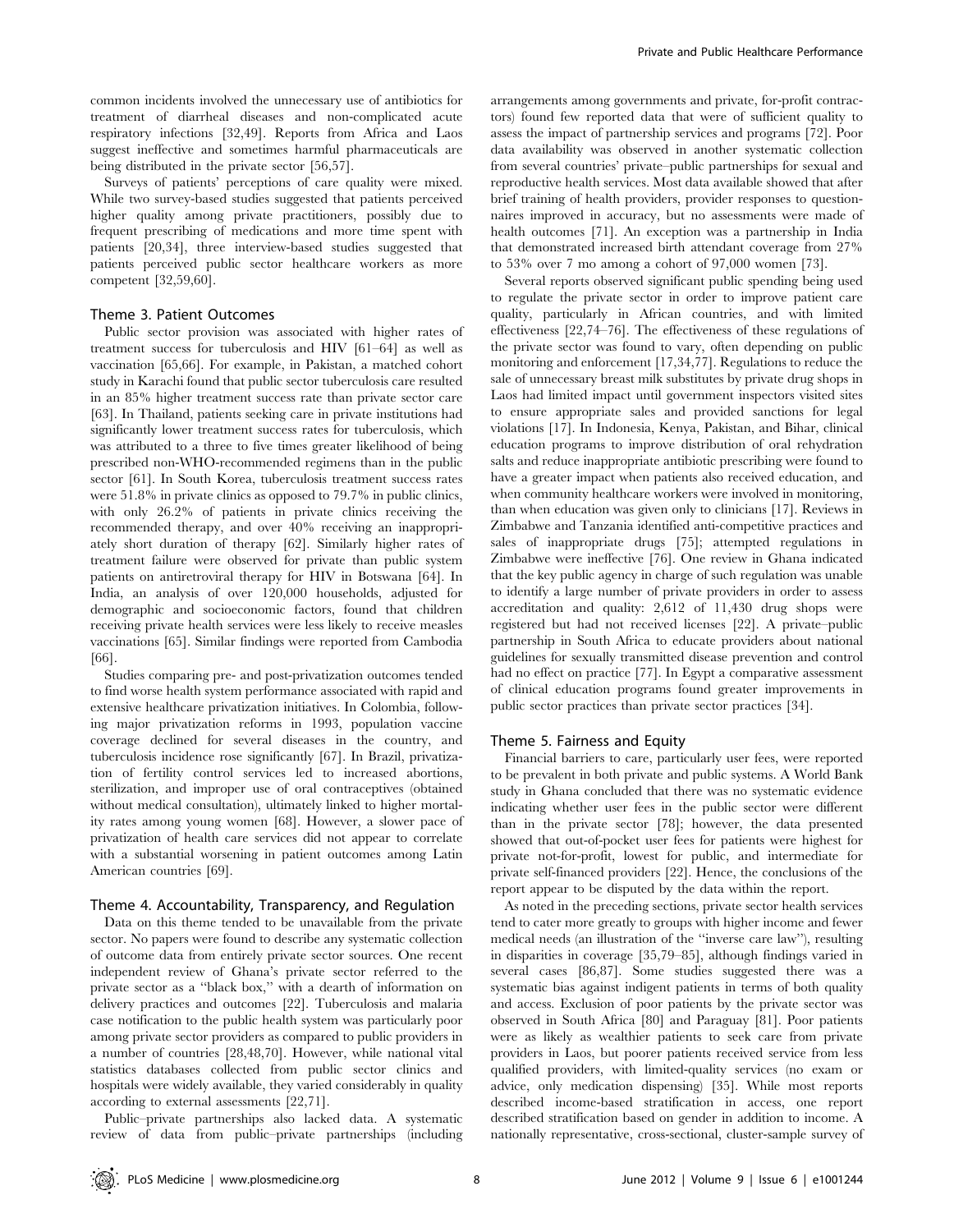7,308 children in randomly selected rural and urban populations across Bangladesh observed that over 90% were taken to the private sector. However, when patients arrived at private clinics, children from higher income households and male children were significantly more often  $(p<0.001)$  directed to a licensed provider and treated with oral rehydration solution or an antibiotic than female or poor children [85].

Several studies suggested that the process of privatizing existing public services increased inequalities in the distribution of services. Analyses of the Tanzanian and Chilean health systems found that privatization led to many clinics being built in areas with less need, whereas prior to privatization government clinics had opened in underserved areas and made greater improvements in expanding population coverage of health services [82–84]. Privatization in China was statistically related to a rise in out-of-pocket expenditures, such that by 2001, half of Chinese surveyed reported that they had forgone health care in the previous year due to costs; outof-pocket expenses accounted for 58% of healthcare spending in 2002 compared with 20% in 1978 when privatization began. The cost burdens of privatization related to an increase in disparities in healthcare coverage and infant mortality between urban and rural areas [79]. One survey-based study using Demographic Health Survey data from 34 sub-Saharan African countries found that privatization was associated with increased access, and reduced disparities in access between rich and poor [86]. A second analysis of the same dataset, however, found no change in inequality in use of modern contraceptives with the expansion of the private sector [87].

Private contracting and social franchises showed potential for expanding private sector coverage to impoverished groups, although conclusions are tentative because comparisons to the public sector were unavailable. One World Bank study in Cambodia reported improvements in healthcare coverage in poor districts after contracting out services to private companies specifically to increase coverage. When contracts explicitly included targets for reaching the poor, contractors improved health services for the most marginalized groups, although comparison was not made to the results of a similar investment in public sector services [88]. Several related World Bank initiatives took the form of social franchises, in which private providers pay a fee and are provided training, managerial assistance, and certification in a provider network [20,89,90]. Several case studies of social franchises [20,89,90] found higher care utilization among the lower socioeconomic groups of private franchisers than of control private clinics for contraceptive use, HIV counseling, antenatal care, and vaccination [17,91,92].

#### Theme 6. Efficiency

Several reports observed higher prescription drug costs in the private sector for equivalent clinical diagnoses [33,36,53,67,93– 96]. In a survey study of prescription costs in India, costs were higher for every class of visit in the private sector [33]. Two-thirds of outpatients in the private sector, compared with one-third in the public sector, received an injection for similar presentations, but the study did not investigate what fraction was unnecessary [33].

Both generic and brand-name drugs were found to be higher in price in the private sector [96]. Tanzanian private facilities typically used more brand-name oral hypoglycemic agents, but even generic medications were five times higher in price [53]. Similar findings were reported in India [96]. A study in Bangladesh found that private sector healthcare prices in the country—not just those associated with medications—have been growing far above the inflation rate [36].

There is also evidence that the process of privatization is associated with increased drug costs [36,53,67,93,94,96]. A study of the Malaysian health system found that increasing privatization of health services was associated with increased medicine prices and decreased stability of prices [93]. Healthcare costs in Colombia rose significantly following privatization reform in 1993, and 52% of capitation fees were spent on administration [67]. Similar privatization in some parts of South Africa were associated with a 13% to 32% cost increase in overall health spending, without associated increases in coverage or indications [94]; costs of prescriptions were significantly lower in the public sector, likely due to generic substitution, prepackaging of medications, and use of treatment protocols [95].

Higher drug costs are in part associated with disease complications attributable to delayed diagnosis or incorrect disease management [97,98]. In Bolivia, seeking care in the private sector was associated with longer delays in tuberculosis diagnosis and greater costs [97,98]. It was estimated that in Mexico, Brazil, and South Africa, unnecessary C-sections increased delivery-related health costs in the private sector by at least 10-fold [23]. In Bangladesh, private contracting of health services appeared to increase costs related to complications and delays in service access [36].

Several World Bank studies found significant fragmentation in purchasing and distribution across and within the public and private sectors, resulting in higher drug prices and redundant treatments that increase overall healthcare costs [22,99]. The absence of reliable distributors for pharmaceuticals in a study in Ghana led to several intermediary groups being used to distribute medications, increasing prices between 5% and 200% [22]. The large number of small-scale hospitals and clinics in some sub-Saharan African countries fragmented delivery, such that patient diagnoses and treatment histories were unavailable between institutions [22,99], often significantly delaying care, and resulting in redundant tests and sometimes administration of incorrect medication to patients. Several private primary care providers reported difficulties referring their patients to public sector secondary care facilities, as public facilities did not accept the diagnoses made by the private providers and often required the patient to restart the consultation process [99].

Competition between public and private delivery tended to decrease drug prices. One large multilevel analysis of the content and cost of 700 medication transactions observed in 14 private and public settings in Mali revealed that private providers were more likely to prescribe brand-name drugs, injectable drugs, and more antibiotics; however, the availability of drugs in the public sector decreased prices in the private sector [100].

Contracting of public healthcare services to private providers has also been estimated by the World Bank to reduce costs of and waiting times for contracted services [36,101], although the effects of contracting differ markedly by the type of healthcare service and across countries [17,102]. In Cambodia, contracted districts had costs of \$22.7 per person per year versus \$26.4 among noncontracted districts, although there were no tests of statistical significance [36]. One highly cited secondary analysis reported this outcome as a 17% savings resulting from contracting [101]. Peerreviewed studies of contracting in Zimbabwe and South Africa found that costs were unchanged by contracting in South Africa but were lower after contracting in Zimbabwe [17]. One review of contracting experience in Madagascar and Senegal found that large expenditure from public sector ministries was necessary to manage and supervise private contracts, increasing overall costs in those two countries by 13% and 17%, respectively [102].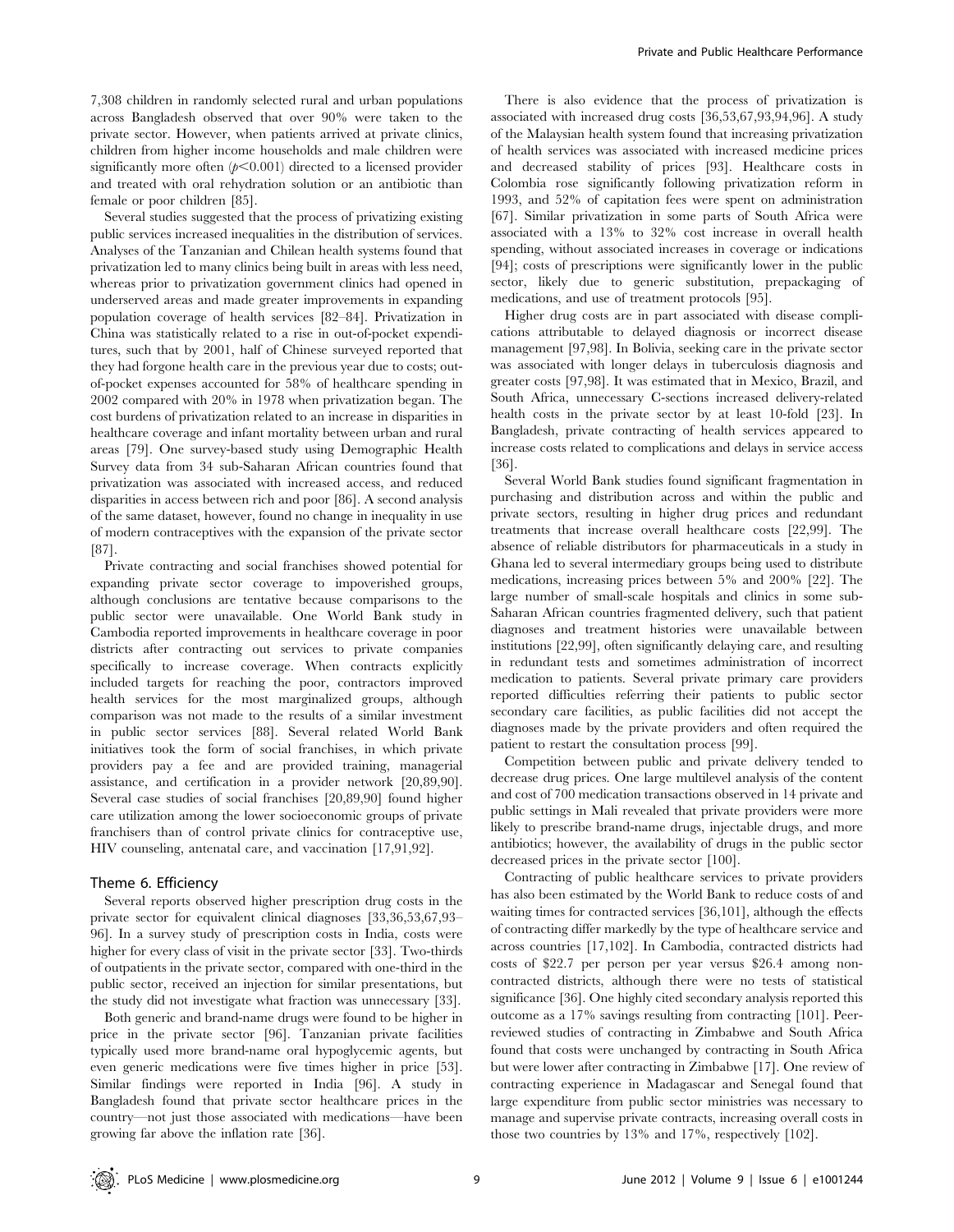#### Other Observed Factors

A few key findings reported in articles did not clearly fit into the WHO health system themes, mainly involving recent reports of complex ''competitive dynamics'' between private and public health sectors. First, a "crowding out" effect appeared to occur between private and public sector services for expanding delivery. This process involved the transfer of public funds and personnel to private sector development, followed by reductions in public sector service budgets and staff availability. In Ghana, new private services in urban middle- and upper-socioeconomic populations were found to reduce revenues for public sector hospitals that also provided care to poorer populations [22]. At times, however, the process was a passive privatization: public sector funds were increasingly allocated to private–public partnerships without accompanying shifts in demand, so that the public sector's effective budget per patient was reduced. This dynamic was observed in post-apartheid South Africa [103], as well as in Uganda [104] and Brazil [105]. Public–private partnerships and private contractors were often involved in such scenarios, but did not typically disclose the data necessary to fully evaluate these arrangements.

Public and private sector interactions also had implications for delivery, staffing, and disease control. Interviews of Indian patients suggested that several private practitioners who work in both public and private sectors advised patients to visit their private clinics or requested further payments in order to continue providing care in the public clinic [106]. Doctors tended to migrate towards private sector and urban jobs, depriving the public sector and rural areas of physicians [107]. However, private hospital systems often subsidize or provide healthcare technologies to patients who cannot obtain these services from public hospitals. For example, in Botswana, private hospitals often receive cancer patients from public hospitals that are unable to provide radiation oncology services [78]. In some cases, however, the services in differing sectors undermined performance of one or both sectors. Several studies found that poor reporting of diseases in the private sector impeded public sector control of communicable diseases [28,48,70].

#### Discussion

Our systematic review of comparative analyses of public and private healthcare systems in low- and middle-income countries found strengths and limitations in both sectors for each of six main WHO health systems framework themes. Private sector healthcare systems tended to lack published data by which to evaluate their performance, had greater risks of low-quality care, and served higher socio-economic groups, whereas the public sector tended to be less responsive to patients and lacked availability of supplies. Contrary to prevailing assumptions, the private sector appeared to have lower efficiency than the public sector, resulting from higher drug costs, perverse incentives for unnecessary testing and treatment, greater risks of complications, and weak regulation. Both public and private sector systems had poor accountability and transparency. Within all WHO health system themes, study findings varied considerably across countries and by the methods employed.

The review has several limitations, which reflect the existing data and literature purporting to compare the healthcare performance of public and private sectors. First, existing studies have focused on isolated topics where data are more abundant, and as a result have overlooked important dimensions of health sector performance. To address this limitation, we drew on a broader range of data, including reports from non-governmental organizations and international agencies like the World Bank. This step was particularly important for acquiring data from the private sector, since such data are relatively unavailable in the peerreviewed academic literature. Thus, some studies included were not peer-reviewed. Our review involved a detailed analysis of methodological criteria for these studies to ensure they met similar standards of data analysis and reporting as peer-reviewed research. Second, although it was not possible to perform a quantitative meta-analysis because of variations in coding and outcomes, we were able to identify unsubstantiated claims in several cases, which appeared more prominent among non-peer reviewed sources. For example, the World Bank has made strong claims that investing in public–private partnerships will improve efficiency and effectiveness in the health sector [108], yet several of its publications revealed that these assertions were either unsupported by data or the data was not provided in sufficient detail to pass minimal inclusion criteria required for this review [20,78]. Efforts are needed to address potential conflicts of interest of such agencies and their implications for research and data reporting, particularly as their analyses are often very highly cited in the academic literature on health system assessment and performance.

Third, our reliance of the WHO health system themes enabled the analysis to address systematically and comprehensively the existing research on public and private sectors. However, a limitation of the thematic framework, for example, is that several elements of the patient experience in healthcare settings, such as waiting times, are not systematically cataloged in current assessments. This implies that future research in the area should include a focus on how experiential aspects of care are relevant to healthcare seeking and outcomes (such as the likelihood of followup among patients requiring return visits) for differently structured care environments. Fourth, the review identified mixed results in several cases and was unable to account for a range of potential modifying factors, partly as a limitation of the broad WHO health system components that do not incorporate contextual factors. For example, treatment of infectious diseases in public settings may be more efficient than in private settings because of higher volume, and greater use of systematized protocols due to that higher volume. Such differences limit the ability of existing work to compare fairly the public and private sector for differing disease categories and in differing social and economic contexts of healthcare delivery.

Although it was not the focus of our research, we observed that some of our findings in low- and middle-income countries mirrored existing evidence from high-income countries. For example, the lack of data from private sector groups was similar to the situation in the UK, where the privately run Independent Sector Treatment Centres was unable to provide healthcare performance data when required [109]. However, our evidence also indicates that contextual factors modify the relationships we have observed, so that it is not straightforward to transpose health system evidence from high-income countries to low- and middleincome countries. Importantly, we observed that regulatory conditions interact with the effectiveness of public and private sector provision, but in low- and middle-income countries regulatory capacity is much weaker. As one example, the reviewed data suggest that systems that incentivize more procedures (rather than better outcomes) tend to lead to inefficiencies and poorer health outcomes. One extensively studied alternative system in high-income countries is pay-for-performance remuneration systems. It remains unclear what effects such programs may have in low- and middle-income countries as compared to high-income countries.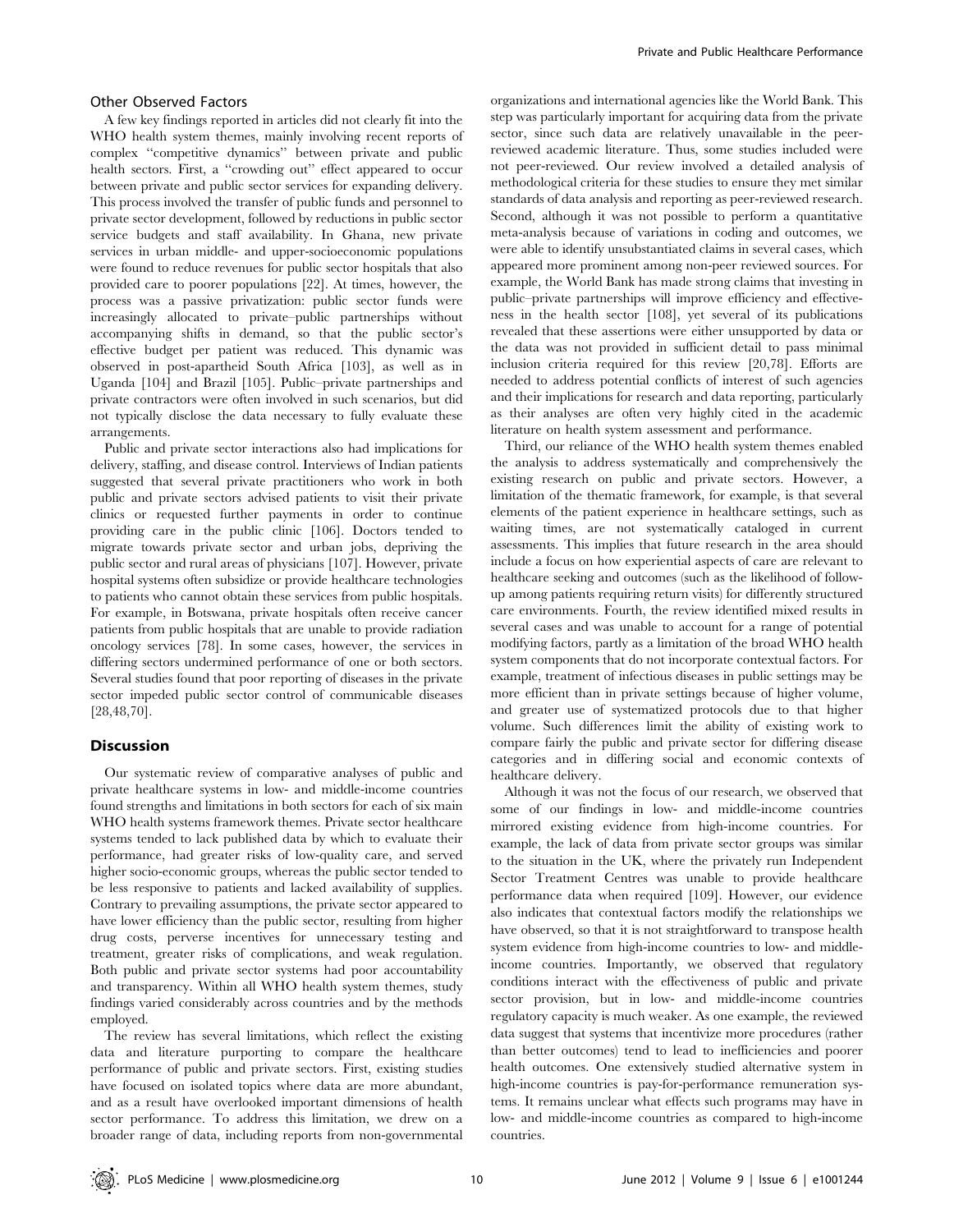Our study has important implications for future research and policy. Future research is needed to address several important methodological limitations of existing studies. Many analyses were excluded from the review because they lacked a systematic approach to cataloging health system quality. Ideally, analyses should be comparative and should include a ''counterfactual'' in order to make causal claims about the effects of the particular benefits of providing services in one sector or the other. For example, social franchising to engage private providers in an organized regulatory system, which has been extensively piloted, has yet to be analyzed over the long term using outcome data and a comparison with commensurate investment in public sector development [88]. Studies also need to specify carefully the definition of the private and public sectors. When the private sector included unlicensed physicians, it was found to provide the majority of coverage for low-income groups, but when only licensed providers were included, the public sector was found to be the main source of healthcare provision in low- and middleincome countries. While some commentators report a higher number of absolute healthcare workers in the private sector, and a higher number of visits among the population to the private sector, these observation may be artifacts of improperly coding a large portion of private ''providers'' who are not actually qualified healthcare personnel, but rather drug store salespeople [1,5]. Most studies fail to capture the full scope of effects of reforms on the healthcare system, focusing on an isolated health system component. A reform may enhance public sector performance but compromise the market in the private sector, or vice versa. Standards may need to be developed for health system research for identifying what is ''safe'' and ''effective'' overall for patients across socioeconomic strata, just as we do for pharmaceutical safety and efficacy.

Some authors have highlighted the lack of regulatory infrastructure available in low- and middle-income countries to monitor the performance of private healthcare contractors [110]. Despite the lack of data about private sector performance, recent initiatives by the World Bank's International Finance Committee are underwriting the expansion of private sector services among low- and middle-income countries. For example, in sub-Saharan Africa, the International Finance Committee has created a private equity fund to make 30 long-term investments in private health companies. These conflicts of interest pose a potential threat to the validity of World Bank–sponsored studies and raise the need for independent scrutiny.

Our review indicates that current data do not support claims that the private sector has been more efficient, accountable, or medically effective than the public sector [8]. The review also identifies several areas of focus for quality improvement. In the private sector, benefits may accrue from enhancing medical knowledge for appropriate diagnosis and disease management, drawing on specific quality improvement programs for continuing medical education that may serve as models [17]. It is also important to address conflicts of interest from physician-induced demand, particularly when prescribers are also drug store owners. Regulation and consumer education have been more successful than a reliance on clinical education alone in Pakistan and Bihar [17]. In the public sector, quality improvement may need to address incentives to perform at high standards among providers who may not feel threatened by a lack of business in the manner that private practitioners do. One proposed approach is to link

#### References

provider compensation with results from patient outcomes, weighted by baseline disease risk in the patient population [111]. More generally, policy research needs to determine how targeted interventions might address these core weaknesses among both private and public delivery environments, including the lack of disclosure of outcome and performance data; as a measure of accountability, public transparency can be considered a vital sign of system performance (particularly for those systems receiving public subsidies; [112]). While there is no clear definition of a ''basic minimum dataset'' for countries to capture health sector performance, we did notice several common themes in our data review. In many of the countries studied, surveillance of disease treatment outcomes among adults, and particularly noncommunicable disease, was found to be limited. Furthermore, we found further data gaps in health system performance around the issues of waiting times, financing changes (e.g., to further characterize the ''competitive dynamics'' we described), and outcomes of quality improvement efforts within each sector.

A critical challenge in years to come is how to address competitive dynamics between private and public realms, so that public sector facilities are not stripped of resources that are given to the private sector as subsidies, and so that the ability of public clinics and hospitals to retain skilled healthcare workers is not compromised, especially as both types of systems attempt to coexist in the healthcare delivery environment of low- and middleincome countries. These findings are consistent with earlier findings of an ''infrastructure inequality trap'' in some countries [103], in which government funding is increasingly attracted towards private hospitals and away from the public sector hospitals. This occurs when private patients can afford to pay for greater infrastructure at private hospitals. Those hospitals then report greater ''absorptive capacity'' for future funds, and higher numbers of healthcare personnel, thereby attracting more funding from government institutions, shifting budgets away from public sector facilities that struggle to maintain human and physical infrastructure. Furthermore, we found evidence that many public– private initiatives involve public sector funding being dedicated to monitoring and preventing corruption in the private sector.

Overall, the data describing the performance of public and private systems remains highly limited and poor in quality, suggesting that further investigations should more systematically make data available to track the performance of both public and private care systems before further judgments are made concerning their relative merits and risks.

#### Supporting Information

Text S1 Search strategy. (DOC)

Text S2 PRISMA checklist. (DOC)

#### Author Contributions

Conceived and designed the experiments: SB JA DS RP. Performed the experiments: SB JA. Analyzed the data: SB JA. Wrote the first draft of the manuscript: SB JA DS. Contributed to the writing of the manuscript: SB JA DS SK RP. ICMJE criteria for authorship read and met: SB JA DS SK RP. Agree with manuscript results and conclusions: SB JA DS SK RP.

1. Berendes S, Heywood P, Oliver S, Garner P (2011) Quality of private and public ambulatory health care in low and middle income countries: systematic

review of comparative studies. PLoS Med 8: e1000433. doi:10.1371/ journal.pmed.1000433.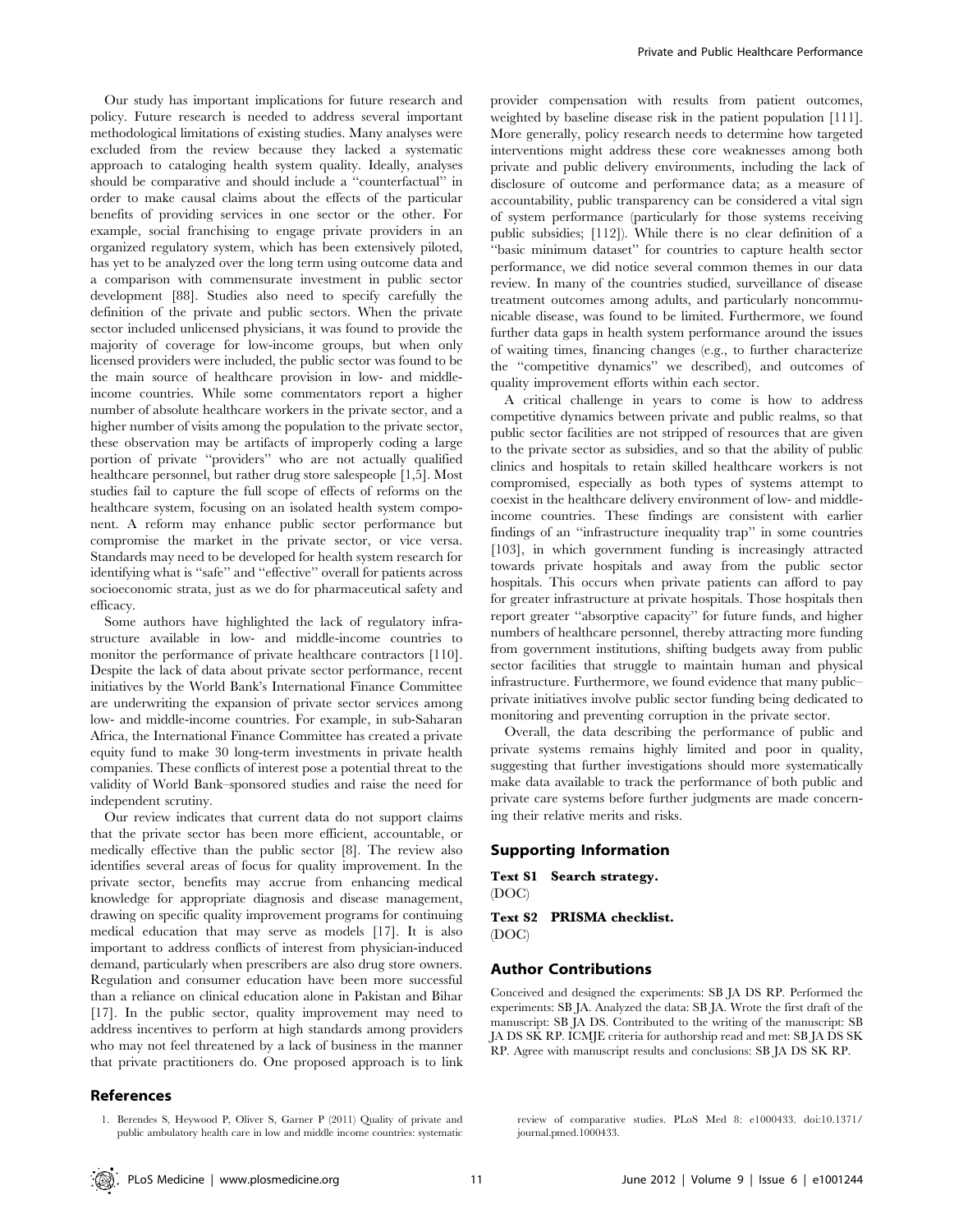- 2. Stuckler D, Basu S, Wang SW, McKee M (2011) Does recession reduce global health aid? evidence from 15 high-income countries, 1975–2007. Bull World Health Organ 89: 252–257.
- 3. Stuckler D, Basu S (2009) The International Monetary Fund's effects on global health: before and after the 2008 financial crisis. Int J Health Serv 39: 771–781.
- 4. Elliott L (2009 October 1) Cut NHS costs to pay off debt, IMF warns Britain. The Guardian.
- 5. Oxfam (2009) Blind optimism: challenging the myths about private health care in poor countries. Oxford: Oxfam International.
- 6. World Bank (2009) World Bank responds to new Oxfam health report. Washington (District of Columbia): World Bank.
- 7. Harding A (2009) Oxfam—this is not how to help the poor. Washington (District of Columbia): Center for Global Development.
- 8. Rosenthal G, Newbrander W (1996) Public policy and private sector provision of health services. Int J Health Plann Manage 11: 203–216.
- 9. Montague D, Feachem R, Feachem NS, Koehlmoos TP, Kinlaw H, et al. (2009) Oxfam must shed its ideological bias to be taken seriously. BMJ 338: b1202.
- 10. Stocking B (2009) Critique of Oxfam paper inaccurate, unconstructive and ideologically biased. BMJ 338: b667 [response]. Available: http://www.bmj. com/rapid-response/2011/11/02/critique-oxfam-paper-inaccurateunconstructive-and-ideologically-biased. Accessed 22 May 2012.
- 11. Smith R, Feachem R, Feachem NS, Koehlmoos TP, Kinlaw H (2009) The fallacy of impartiality: competing interest bias in academic publications. J R Soc Med 102: 44–45.
- 12. World Health Organization (2011) Global health observatory. Geneva: World Health Organization.
- 13. Murray C, Frenk J (2000) World health report 2000: a step towards evidencebased health policy. Lancet 357: 1698–1700.
- 14. World Bank (2011) How we classify countries. Washington (District of Columbia): World Bank.
- 15. Gwatkin DR, Wagstaff A, Yazbeck AS (2005) Reaching the poor with health, nutrition, and population services: what works, what doesn't, and why. Washington (District of Columbia): World Bank.
- 16. Agampodi SB, Amarasinghe DA (2007) Private sector contribution to childhood immunization: Sri Lankan experience. Indian J Med Sci 61: 192– 200.
- 17. Bustreo F, Harding A, Axelsson H (2003) Can developing countries achieve adequate improvements in child health outcomes without engaging the private sector? Bull World Health Organ 81: 886–895.
- 18. Mbonye AK, Hansen KS, Wamono F, Magnussen P (2009) Increasing access to prevention of mother-to-child transmission of HIV services through the private sector in Uganda. Sex Transm Infect 85: 534–539.
- 19. Wang W, Sulzbach S, De S (2011) Utilization of HIV-related services from the private health sector: a multi-country analysis. Soc Sci Med 72: 216–223.
- 20. Prata N, Montagu D, Jefferys E (2005) Private sector, human resources and health franchising in Africa. Bull World Health Organ 83: 274–279.
- 21. Gwatkin DR (2000) Health inequalities and the health of the poor: what do we know? What can we do? Bull World Health Organ 78: 3–18.
- 22. World Bank (2011) Private health sector assessment in Ghana. Washington (District of Columbia): World Bank.
- 23. Brugha R, Pritze-Aliassime S (2003) Promoting safe motherhood through the private sector in low- and middle-income countries. Bull World Health Organ 81: 616–623.
- 24. Gilson L, Alilio M, Heggenhougen K (1994) Community satisfaction with primary health care services: an evaluation undertaken in the Morogoro region of Tanzania. Soc Sci Med 39: 767–780.
- 25. Lindelow M, Serneels P (2006) The performance of health workers in Ethiopia: results from qualitative research. Soc Sci Med 62: 2225–2235.
- 26. Deressa W, Ali A, Hailemariam D (2008) Malaria-related health-seeking behaviour and challenges for care providers in rural Ethiopia: implications for control. J Biosoc Sci 40: 115–135.
- 27. Lewis M, Eskeland G, Traa-Valerezo X (2004) Primary health care in practice: is it effective? Health Policy 70: 303–325.
- 28. Hoa NB, Cobelens FG, Sy DN, Nhung NV, Borgdorff MW, et al. (2011) Diagnosis and treatment of tuberculosis in the private sector, Vietnam. Emerg Infect Dis 17: 562–564.
- 29. Turan JM, Bulut A, Nalbant H, Ortayli N, Akalin AA (2006) The quality of hospital-based antenatal care in Istanbul. Stud Fam Plann 37: 49–60.
- 30. Lim MK, Yang H, Zhang T, Feng W, Zhou Z (2004) Public perceptions of private health care in socialist China. Health Aff (Millwood) 23: 222–234.
- 31. Pongsupap Y, Van Lerberghe W (2006) Choosing between public and private or between hospital and primary care: responsiveness, patient-centredness and prescribing patterns in outpatient consultations in Bangkok. Trop Med Int Health 11: 81–89.
- 32. Siddiqi S, Hamid S, Rafique G, Chaudhry SA, Ali N, et al. (2002) Prescription practices of public and private health care providers in Attock District of Pakistan. Int J Health Plann Manage 17: 23–40.
- 33. Bhatia J, Cleland J (2004) Health care of female outpatients in south-central India: comparing public and private sector provision. Health Policy Plan 19: 402–409.
- 34. Brugha R, Zwi A (1998) Improving the quality of private sector delivery of public health services: challenges and strategies. Health Policy Plan 13: 107– 120.
- 35. Paphassarang C, Philavong K, Boupha B, Blas E (2002) Equity, privatization and cost recovery in urban health care: the case of Lao PDR. Health Policy Plan 17 (Suppl): 72–84.
- 36. World Bank (2005) Comparative advantages of public and private health care providers in Bangladesh. Dhaka: World Bank.
- 37. Auer C, Lagahid JY, Tanner M, Weiss MG (2006) Diagnosis and management of tuberculosis by private practitioners in Manila, Philippines. Health Policy 77: 172–181.
- 38. Dato MI, Imaz MS (2009) Tuberculosis control and the private sector in a low incidence setting in Argentina. Rev Salud Publica (Bogota) 11: 370–382.
- 39. Greaves F, Ouyang H, Pefole M, MacCarthy S, Cash RA (2007) Compliance with DOTS diagnosis and treatment recommendations by private practitioners in Kerala, India. Int J Tuberc Lung Dis 11: 110–112.
- 40. Lambert ML, Delgado R, Michaux G, Volz A, Van der Stuyft P (2004) Tuberculosis control and the private health sector in Bolivia: a survey of pharmacies. Int J Tuberc Lung Dis 8: 1325–1329.
- 41. Naterop E, Wolffers I (1999) The role of the privatization process on tuberculosis control in HoChiMinh City Province, Vietnam. Soc Sci Med 48: 1589–1598.
- 42. Udwadia ZF, Pinto LM, Uplekar MW (2010) Tuberculosis management by private practitioners in Mumbai, India: has anything changed in two decades? PLoS ONE 5: e12023. doi:10.1371/journal.pone.0012023.
- 43. Vandan N, Ali M, Prasad R, Kuroiwa C (2009) Assessment of doctors' knowledge regarding tuberculosis management in Lucknow, India: a publicprivate sector comparison. Public Health 123: 484–489.
- 44. Mahendradhata Y, Lambert ML, Boelaert M, Van der Stuyft P (2007) Engaging the private sector for tuberculosis control: much advocacy on a meagre evidence base. Trop Med Int Health 12: 315–316.
- 45. Ogwal-Okeng JW, Obua C, Waako P, Aupont O, Ross-Degnan D (2004) A comparison of prescribing practices between public and private sector physicians in Uganda. East Afr Med J Suppl: S12–S16.
- 46. Uzochukwu BS, Chiegboka LO, Enwereuzo C, Nwosu U, Okorafor D, et al. (2010) Examining appropriate diagnosis and treatment of malaria: availability and use of rapid diagnostic tests and artemisinin-based combination therapy in public and private health facilities in south east Nigeria. BMC Public Health 10: 486.
- 47. Gbotosho GO, Happi CT, Ganiyu A, Ogundahunsi OA, Sowunmi A, et al. (2009) Potential contribution of prescription practices to the emergence and spread of chloroquine resistance in south-west Nigeria: caution in the use of artemisinin combination therapy. Malar J 8: 313.
- 48. Gupta S, Gunter JT, Novak RJ, Regens JL (2009) Patterns of Plasmodium vivax and Plasmodium falciparum malaria underscore importance of data collection from private health care facilities in India. Malar J 8: 227
- 49. Muhuri PK, Anker M, Bryce J (1996) Treatment patterns for childhood diarrhoea: evidence from demographic and health surveys. Bull World Health Organ 74: 135–146.
- 50. Arrieta A (2011) Health reform and cesarean sections in the private sector: the experience of Peru. Health Policy 99: 124–130.
- 51. Bateman C (2008) Private sector cannot be left to 'own devices'. S Afr Med J 98: 77–78.
- 52. Makuch MY, Petta CA, Osis MJ, Bahamondes L (2010) Low priority level for infertility services within the public health sector: a Brazilian case study. Hum Reprod 25: 430–435.
- 53. Justin-Temu M, Nondo RS, Wiedenmayer K, Ramaiya KL, Teuscher A (2009) Anti-diabetic drugs in the private and public sector in Dar es Salaam, Tanzania. East Afr Med J 86: 110–114.
- 54. Connolly AM, Wilkinson D, Harrison A, Lurie M, Karim SS (1999) Inadequate treatment for sexually transmitted diseases in the South African private health sector. Int J STD AIDS 10: 324–327.
- 55. Schneider H, Blaauw D, Dartnall E, Coetzee DJ, Ballard RC (2001) STD care in the South African private health sector. S Afr Med J 91: 151–156.
- 56. Bate R, Coticelli P, Tren R, Attaran A (2008) Antimalarial drug quality in the most severely malarious parts of Africa—a six country study. PLoS ONE 3: e2132. doi:10.1371/journal.pone.0002132.
- 57. Sengaloundeth S, Green MD, Fernandez FM, Manolin O, Phommavong K, et al. (2009) A stratified random survey of the proportion of poor quality oral artesunate sold at medicine outlets in the Lao PDR—implications for therapeutic failure and drug resistance. Malar J 8: 172.
- 58. Jacobs B, Whitworth J, Kambugu F, Pool R (2004) Sexually transmitted disease management in Uganda's private-for-profit formal and informal sector and compliance with treatment. Sex Transm Dis 31: 650–654.
- 59. Schneider H, Palmer N (2002) Getting to the truth? Researching user views of primary health care. Health Policy Plan 17: 32–41.
- 60. Russell S (2005) Treatment-seeking behaviour in urban Sri Lanka: trusting the state, trusting private providers. Soc Sci Med 61: 1396–1407.
- 61. Chengsorn N, Bloss E, Anekvorapong R, Anuwatnonthakate A, Wattanaamornkiat W, et al. (2009) Tuberculosis services and treatment outcomes in private and public health care facilities in Thailand, 2004–2006. Int J Tuberc Lung Dis 13: 888–894.
- 62. Hong YP, Kim SJ, Lee EG, Lew WJ, Bai JY (1999) Treatment of bacillary pulmonary tuberculosis at the chest clinics in the private sector in Korea, 1993. Int J Tuberc Lung Dis 3: 695–702.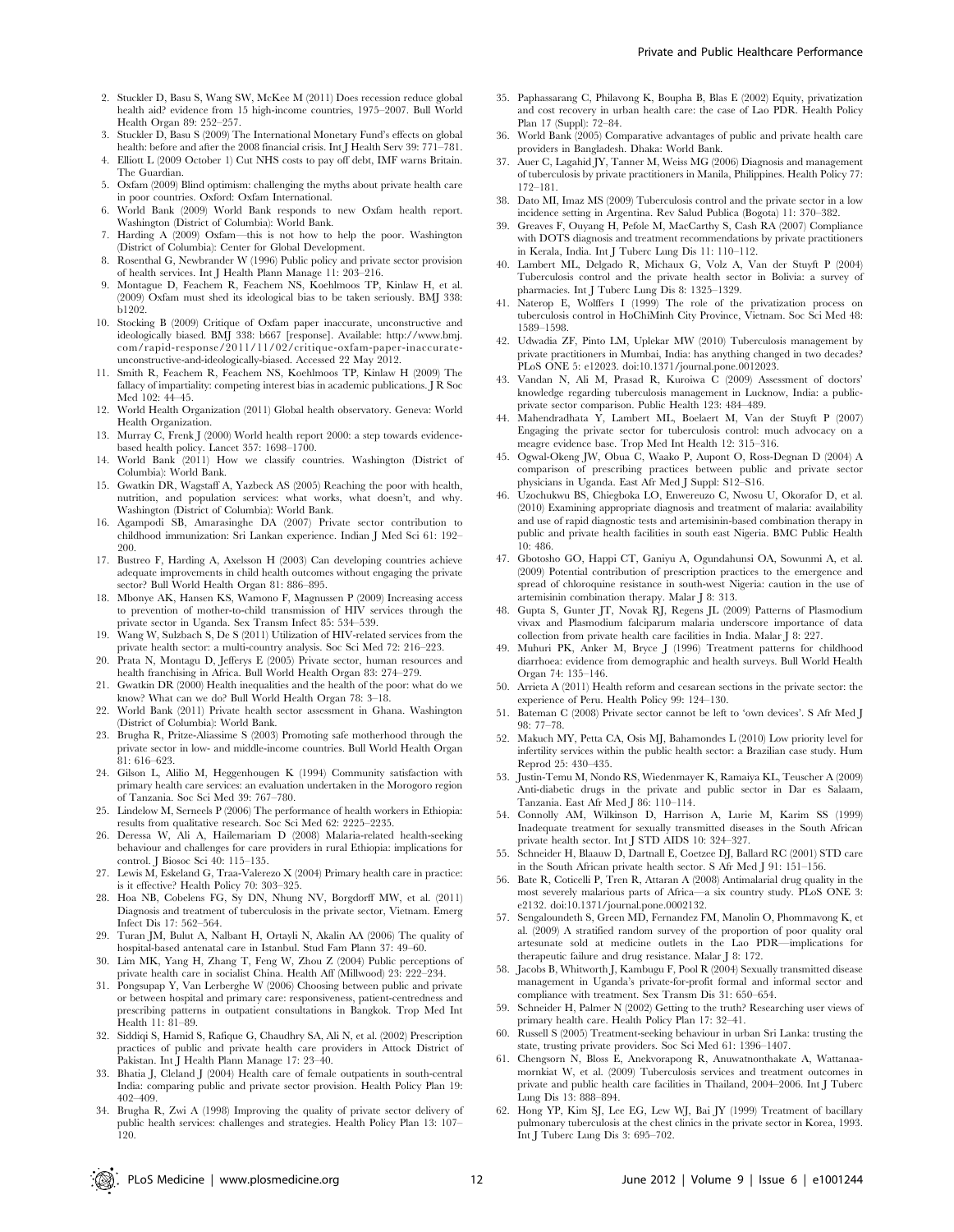- 63. Akhtar S, Rozi S, White F, Hasan R (2011) Cohort analysis of directly observed treatment outcomes for tuberculosis patients in urban Pakistan. Int J Tuberc Lung Dis 15: 90–96.
- 64. Bisson GP, Frank I, Gross R, Lo Re V 3rd, Strom JB, et al. (2006) Out-ofpocket costs of HAART limit HIV treatment responses in Botswana's private .<br>sector. AIDS 20: 1333–1336
- 65. Howard DH, Roy K (2004) Private care and public health: do vaccination and prenatal care rates differ between users of private versus public sector care in India? Health Serv Res 39: 2013–2026.
- 66. Soeung SC, Grundy J, Morn C, Samnang C (2008) Evaluation of immunization knowledge, practices, and service-delivery in the private sector in Cambodia. J Health Popul Nutr 26: 95–104.
- 67. De Groote T, De Paepe P, Unger JP (2005) Colombia: in vivo test of health sector privatization in the developing world. Int J Health Serv 35: 125–141.
- 68. Giffin K (1994) Women's health and the privatization of fertility control in Brazil. Soc Sci Med 39: 355–360.
- 69. Fiedler JL (1996) The privatization of health care in three Latin American social security systems. Health Policy Plan 11: 406–417.
- 70. Masjedi MR, Fadaizadeh L, Taghizadeh Asl R (2007) Notification of patients with tuberculosis detected in the private sector, Tehran, Iran. Int J Tuberc Lung Dis 11: 882–886.
- 71. Peters DH, Mirchandani GG, Hansen PM (2004) Strategies for engaging the private sector in sexual and reproductive health: how effective are they? Health Policy Plan 19 (Suppl 1): i5–i21.
- 72. Patouillard E, Goodman CA, Hanson KG, Mills AJ (2007) Can working with the private for-profit sector improve utilization of quality health services by the poor? A systematic review of the literature. Int J Equity Health 6: 17.
- 73. Singh A, Mavalankar DV, Bhat R, Desai A, Patel SR, et al. (2009) Providing skilled birth attendants and emergency obstetric care to the poor through partnership with private sector obstetricians in Gujarat, India. Bull World Health Organ 87: 960–964.
- 74. Kumaranayake L (1997) The role of regulation: influencing private sector activity within health sector reform. J Int Dev 9: 641–649.
- 75. Kumaranayake L, Mujinja P, Hongoro C, Mpembeni R (2000) How do countries regulate the health sector? Evidence from Tanzania and Zimbabwe. Health Policy Plan 15: 357–367.
- 76. Hongoro C, Kumaranayake L (2000) Do they work? Regulating for-profit providers in Zimbabwe. Health Policy Plan 15: 368–377.
- 77. Wilkinson D, Karim SS, Lurie M, Harrison A (2001) Public-private health sector partnerships for STD control in South Africa—perspectives from the Hlabisa experience. S Afr Med J 91: 517–520.
- 78. World Bank (2011) Healthy partnerships: how governments can engage the private sector to improve health in Africa. Washington (District of Columbia): World Bank.
- 79. Blumenthal D, Hsiao W (2005) Privatization and its discontents—the evolving Chinese health care system. N Engl J Med 353: 1165–1170.
- 80. Van Den Heever AM (1998) Private sector health reform in South Africa. Health Econ 7: 281–289.
- 81. Sharma S, Dayaratna V (2005) Creating conditions for greater private sector participation in achieving contraceptive security. Health Policy 71: 347–357.
- Benson JS (2001) The impact of privatization on access in Tanzania. Soc Sci Med 52: 1903–1915.
- 83. Scarpaci JL (1987) HMO promotion and the privatization of health care in Chile. J Health Polit Policy Law 12: 551–567.
- 84. Waitzkin H, Jasso-Aguilar R, Iriart C (2007) Privatization of health services in less developed countries: an empirical response to the proposals of the World Bank and Wharton School. Int J Health Serv 37: 205–227.
- 85. Larson CP, Saha UR, Islam R, Roy N (2006) Childhood diarrhoea management practices in Bangladesh: private sector dominance and continued inequities in care. Int J Epidemiol 35: 1430–1439.
- 86. Yoong J, Burger N, Spreng C, Sood N (2010) Private sector participation and health system performance in sub-saharan Africa. PLoS ONE 5: e13243. doi:10.1371/journal.pone.0013243.
- 87. Agha S, Do M (2008) Does an expansion in private sector contraceptive supply increase inequality in modern contraceptive use? Health Policy Plan 23: 465– 475.
- 88. Loevinsohn B, Harding A (2005) Buying results? Contracting for health service delivery in developing countries. Lancet 366: 676–681.
- 89. Decker M, Montagu D (2007) Reaching youth through franchise clinics: assessment of Kenyan private sector involvement in youth services. J Adolesc Health 40: 280–282.
- 90. Fiedler JL, Wight JB (2003) Privatization and the allure of franchising: a Zambian feasibility study. Int J Health Plann Manage 18: 179–204.
- 91. Schwartz JB, Bhushan I (2004) Improving immunization equity through a public-private partnership in Cambodia. Bull World Health Organ 82: 661– 667.
- 92. Mavalankar D, Singh A, Patel SR, Desai A, Singh PV (2009) Saving mothers and newborns through an innovative partnership with private sector obstetricians: Chiranjeevi scheme of Gujarat, India. Int J Gynaecol Obstet 107: 271–276.
- 93. Babar ZD, Izham MI (2009) Effect of privatization of the drug distribution system on drug prices in Malaysia. Public Health 123: 523–533.
- 94. Broomberg J, De Beer C, Price MR (1990) The private health sector in South Africa—current trends and future developments. S Afr Med J 78: 139–142; discussion 142–133.
- 95. Price MR (1990) A comparison of prescribing patterns and consequent costs at Alexandra Health Centre and in the private fee-for-service medical aid sector. S Afr Med J 78: 158–160.
- 96. Patel V, Vaidya R, Naik D, Borker P (2005) Irrational drug use in India: a prescription survey from Goa. J Postgrad Med 51: 9–12.
- 97. Lambert ML, Delgado R, Michaux G, Volz A, Speybroeck N, et al. (2005) Delays to treatment and out-of-pocket medical expenditure for tuberculosis patients, in an urban area of South America. Ann Trop Med Parasitol 99: 781– 787.
- 98. Lambert ML, Delgado R, Michaux G, Vols A, Speybroeck N, et al. (2005) Collaboration between private pharmacies and national tuberculosis programme: an intervention in Bolivia. Trop Med Int Health 10: 246–250.
- 99. International Finance Corporation (2007) The Business of health in Africa: partnering with the private sector to improve people's lives. Washington (District of Columbia): International Finance Corporation.
- 100. Maiga FI, Haddad S, Fournier P, Gauvin L (2003) Public and private sector responses to essential drugs policies: a multilevel analysis of drug prescription and selling practices in Mali. Soc Sci Med 57: 937–948.
- 101. Sekhri N, Feachem R, Ni A (2011) Public-private integrated partnerships demonstrate the potential to improve health care access, quality, and efficiency. Health Aff (Millwood) 30: 1498–1507.
- 102. Chabikuli N, Schneider H, Blaauw D, Zwi AB, Brugha R (2002) Quality and equity of private sector care for sexually transmitted diseases in South Africa. Health Policy Plan 17 (Suppl): 40–46.
- 103. Stuckler D, Basu S, McKee M (2011) Health care capacity and allocations among South Africa's provinces: infrastructure-inequality traps after the end of apartheid. Am J Public Health 101: 165–172.
- 104. Birungi H, Mugisha F, Nsabagasani X, Okuonzi S, Jeppsson A (2001) The policy on public-private mix in the Ugandan health sector: catching up with reality. Health Policy Plan 16 (Suppl 2): 80–87.
- 105. Hensley S (1999) Brazilian healthcare at a crossroads. Private sector flourishes as the government's program buckles under heavy demand, lack of funding. Mod Healthc 29: 34–36, 38.
- 106. Sengupta A, Nundy S (2005) The private health sector in India. BMJ 331: 1157–1158.
- 107. De Costa A, Diwan V (2007) 'Where is the public health sector?' Public and private sector healthcare provision in Madhya Pradesh, India. Health Policy 84: 269–276.
- 108. World Bank (2009) New private equity fund launched to strengthen health care in Africa. Washington (District of Columbia): International Finance Corporation.
- 109. Black N, Barker M, Payne M (2004) Cross sectional survey of multicentre clinical databases in the United Kingdom. London: BMJ 328: 1478.
- 110. Palmer N (2000) The use of private-sector contracts for primary health care: theory, evidence and lessons for low-income and middle-income countries. Bull World Health Organ 78: 821–829.
- 111. Campbell SM, Reeves D, Kontopantelis E, Sibbald B, Roland M (2009) Effects of pay for performance on the quality of primary care in England. N Engl J Med 361: 368–378.
- 112. Maru DS, Sharma A, Andrews J, Basu S, Thapa J, et al. (2009) Global health delivery 2.0: using open-access technologies for transparency and operations research. PLoS Med 6: e1000158. doi:10.1371/journal.pmed.1000158.
- 113. Gold MR, Siegel JE, Russell LB, Weinstein MC (1996) Cost-effectiveness in health and medicine. Oxford: Oxford University Press.
- 114. World Health Organization (2011) World health statistics 2011. Available: http://www.who.int/whosis/whostat/EN\_WHS2011\_Full.pdf. Accessed 15 May 2012.